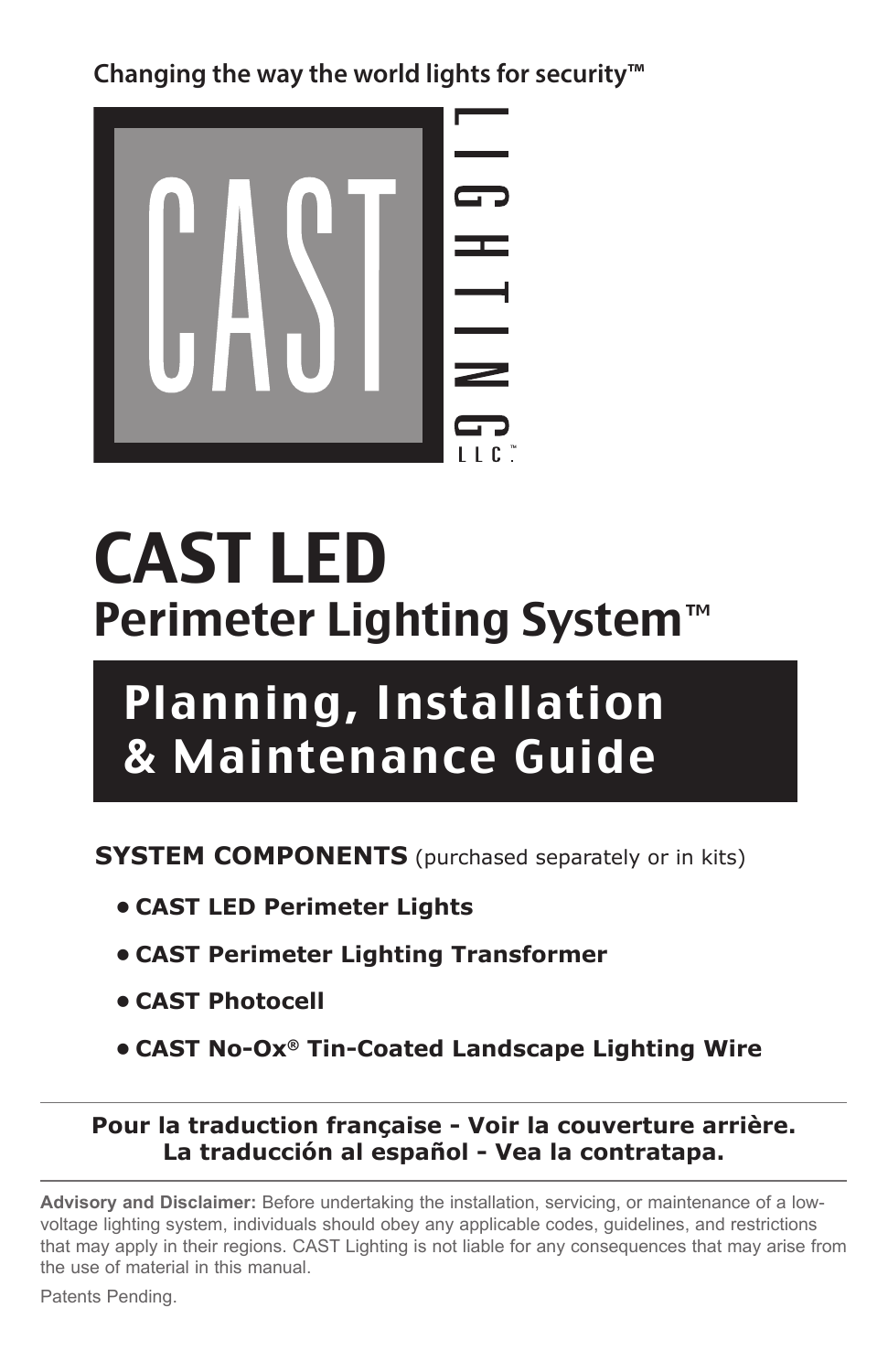*Dear Professional,*

*Congratulations on your purchase of a CAST LED Perimeter Lighting System. You can be sure that all system components will endure years of environmental exposure and continue to perform optimally for the life of the installation.*

*This booklet gives you a simple step-by-step guide to the design, planning, installation and maintenance of the system.* 

*If you have any questions, please don't hesitate to contact our technical support staff.*

*Yours Truly,*

*David Beausoleil President, CAST Lighting*





CAST LED Perimeter L Installation Training Video

To jump start your training on how to install the CAST LED Perimeter Lighting System, watch this 11-minute video: Scan QR code to right or go to: http://www.youtube.com/ watch?v=v3VT0uH1nes&feature=youtu.be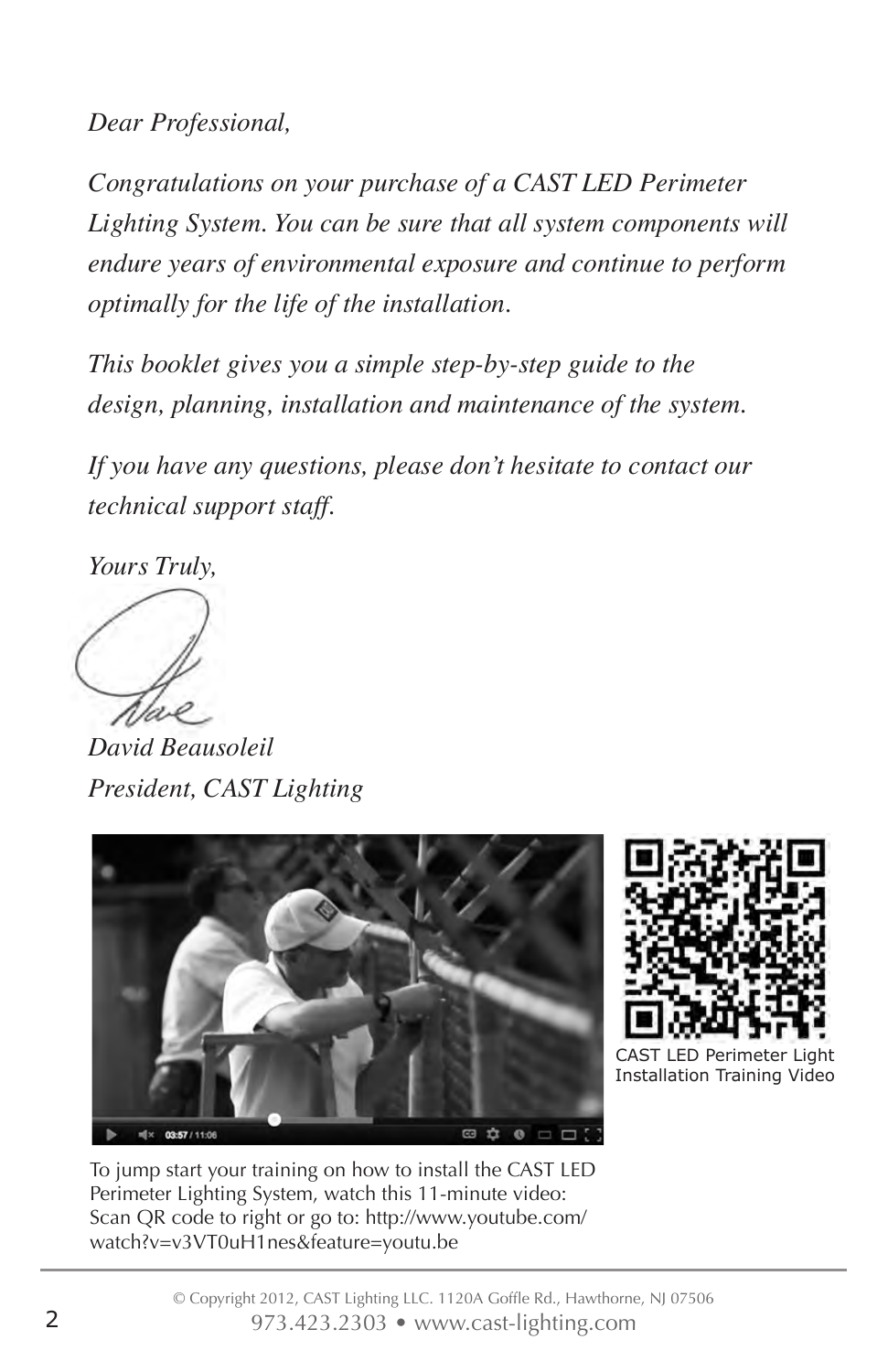

# CAST LED Perimeter Lighting System™

**Planning, Installation & Maintenance Guide**

## **Table of Contents**

#### **TOOLS REQUIRED**

- Philip's and flat head screwdrivers or screw gun
- Wire cutters and strippers
- 7/16" open-end wrench
- For conduit installation, 1/2" conduit with 3-Way Junction Boxes and lock rings
- UV-resistant, weatherproof cable ties
- Narrow shovel or trenching tool
- Channel Lock #909 Crimper

#### **SYSTEM COMPONENTS**

- CAST Perimeter Lights (CPL1) includes luminaire, (2) bolts with nuts, mounting bracket, and (2) wire crimps (#49 Ideal)
- CAST 24 V Perimeter Lighting System Transformer (CPT300, CPT600, E1CPT300, E1CPT600) - includes built-in timer, (2) strain reliefs, (2) wire crimps (#NC-8 Ideal)
- CAST No-Ox<sup>®</sup> tin-coated landscape lighting wire ) purchase separately

#### **SAFETY PRECAUTIONS**

- Installation of a low-voltage lighting system may be subject to permits, inspections, or other regulations. Check with your local electrical or building inspector.
- The transformer must be plugged into a 120-volt GFCI receptacle (or 220/240V for export models). A licensed electrician must perform the installation and maintenance of this receptacle.
- Transformer and lights may not be installed within 10 ft. of a pool, spa, or other water feature.
- The transformer may become hot and should not be mounted to vinyl siding. It must be mounted in a vertical orientation at least 12" from the ground.
- Appropriate care should be taken with the operation of tools used in the installation.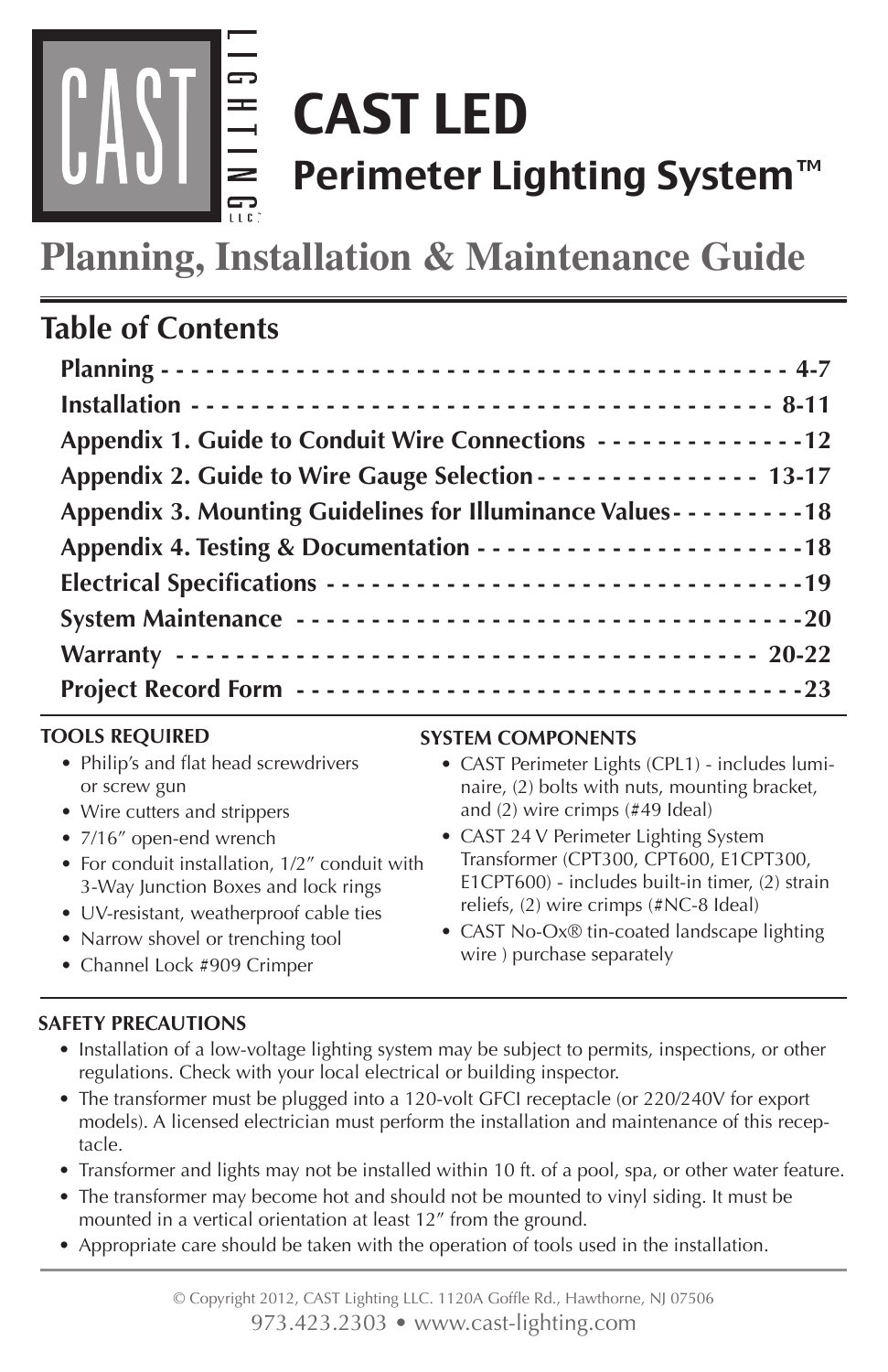## **PLANNING**

## **1. Determine Luminaire Spacing**

Each luminaire is mounted at the top of a vertical fence post. Luminaire spacing is dependent on illumination needs.

**Typical installations call for mounting on every second post,** but higher or lower illumination requirements may call for mounting every post or every third post. Both fence post spacing and fence height influence final illuminance.



If a specific minimum illuminance value is required, use the three measurement values (Fig. 1) and refer to charts in "Appendix 3. Mounting Guidelines for Illuminance Values" (p. 18).

## **Tech Note: Perimeter Lighting Illuminance**

**The CAST Perimeter Lighting System is intentionally designed to provide low-glare low-level illuminance for long fence lines. This combination maximizes energy efficiency and eliminates disabling glare for guards and cameras while providing sufficient illumination for intruder and vandal detection.** 

**The advantages of low-glare low-level illuminance are:**

- **• Minimal Contrast.** When lit areas and unlit areas are near in illuminance values, then intruders are more easily detected moving between the two areas. Guards and cameras are able to adjust vision (or exposure) easily between the lit and unlit areas.
- **• No Disabling Glare.** Overly bright or direct light sources temporarily blind guards and, for cameras, cause internal reflections and inappropriate exposure compensation. No-glare lighting is the ideal for detection.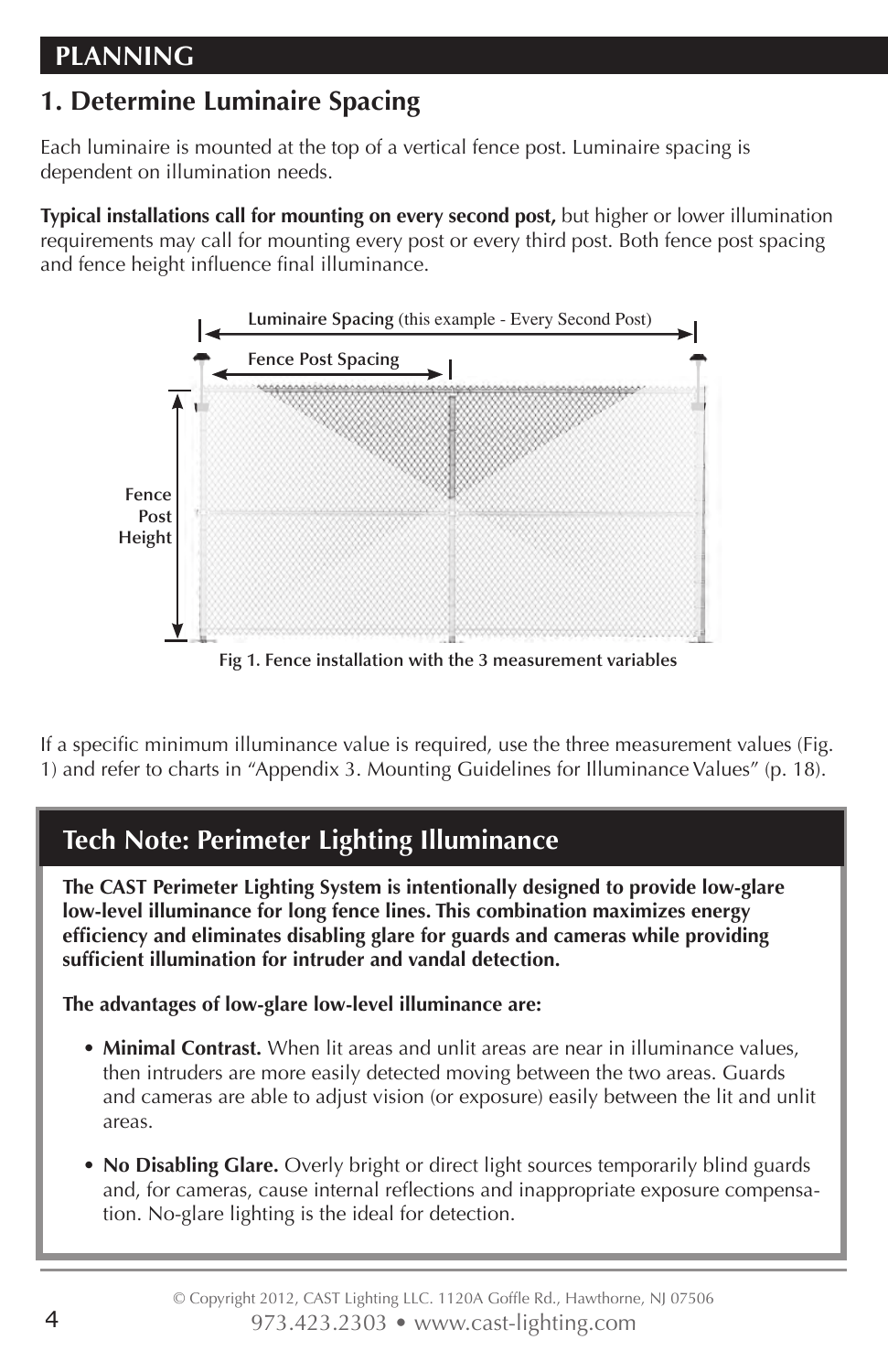## **2. Determine Wire Run Along Fence & Transformer Location**

- **a. Without Conduit.** Luminaire connecting wires are weather-proof and UV-rated so they may be attached directly to fence without use of conduit. The wires are attached to fence with permanent or removable cable ties. Wires may be run along top, middle, or bottom horizontal fence pipes to reach each luminaire location. **This is the most cost-effective method and is relatively safe from vandals (since it is difficult to reach through fence to cut these wires).**
- **b. With Conduit.** For higher-security applications, wires may be protected (from vandals) when run through 1/2" PVC or metal conduit. This conduit is best run along bottom or middle horizontal fence pipes. A junction box is installed directly beneath each luminaire, and a vertical conduit connects to luminaire junction box. For more information on conduit installations, see Appendix 1 (p. 12).



**c. Transformer Location.** For optimal energy-efficiency, transformer should be mounted as close to fence as possible. However, long runs between fence and transformer are acceptable (see charts in Appendix 2, pp. 13-17, for limits).

Ideally, transformer will be positioned so home run wire (from transformer to fence) goes to center luminaire in a wire run. This is called the T-Method and allows for the maximum number of luminaires on a run. It is acceptable to connect home run wire to any luminaire along a wire run. (See p. 6 for more on Wiring Methods.)

Transformer can be mounted indoors or outdoors. Outdoor installation can be accomplished by mounting the transformer to the side of a building (but not on vinyl siding), on the fence itself, or with use of a transformer mounting stand (Fig. 3, p. 8).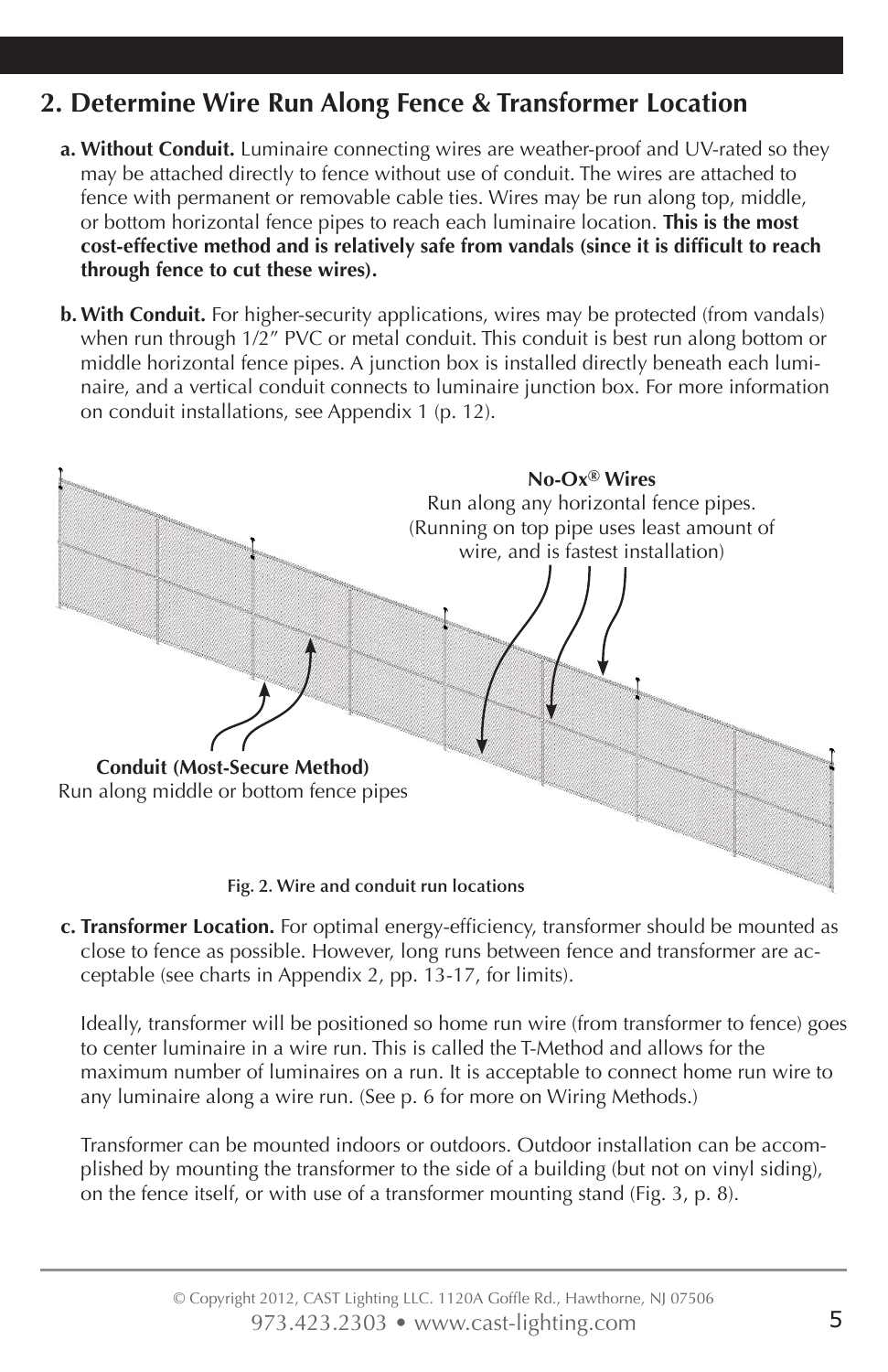## **PLANNING (cont.)**

## **3. Determine Wiring Method**

**Two Methods.** Two wiring methods are used for connecting perimeter luminaires.

**1. T-Method.** This method connects the transformer to any luminaire along the chain usually near the middle. Luminaires to either side of the "junction luminaire" are called left or right "legs".

**Benefits:** Less voltage loss, more luminaires can be run on chain. **Drawbacks:** May use more wire, may require more installation time.



**2. Daisy Chain.** This method connects the transformer to the first luminaire on a fence line; wires connect each subsequent luminaire in a chain.

**Benefits.** May use less wire, may be less installation time.

**Drawbacks.** Voltage loss is greater at last luminaire in chain, fewer luminaires can be run on chain.



#### **T-Method is preferred unless one of the following is true:**

- **A. Transformer is mounted near end of fence.** If transformer must be mounted near the end of the fence, then daisy chain is usually the best method.
- **B. There are less than 12 luminaires in chain.** Voltage loss is minimal for chains of less than 12 luminaires, so daisy chain method is fine.

#### **If undecided on wiring method, then use Wire Gauge Guides (Appendix 2., pp. 13-17) or the online CAST LED System Calculator.**

Use of these guides allows you to try different wiring methods to determine  $\bar{h}$ best possible outcomes. The online CAST LED System Calculator can be accessed at www.cast-lighting.com/support-installers/system-calculatorinstallers/ or by scanning QR code to the right.



Scan to open CAST LED System Calculator

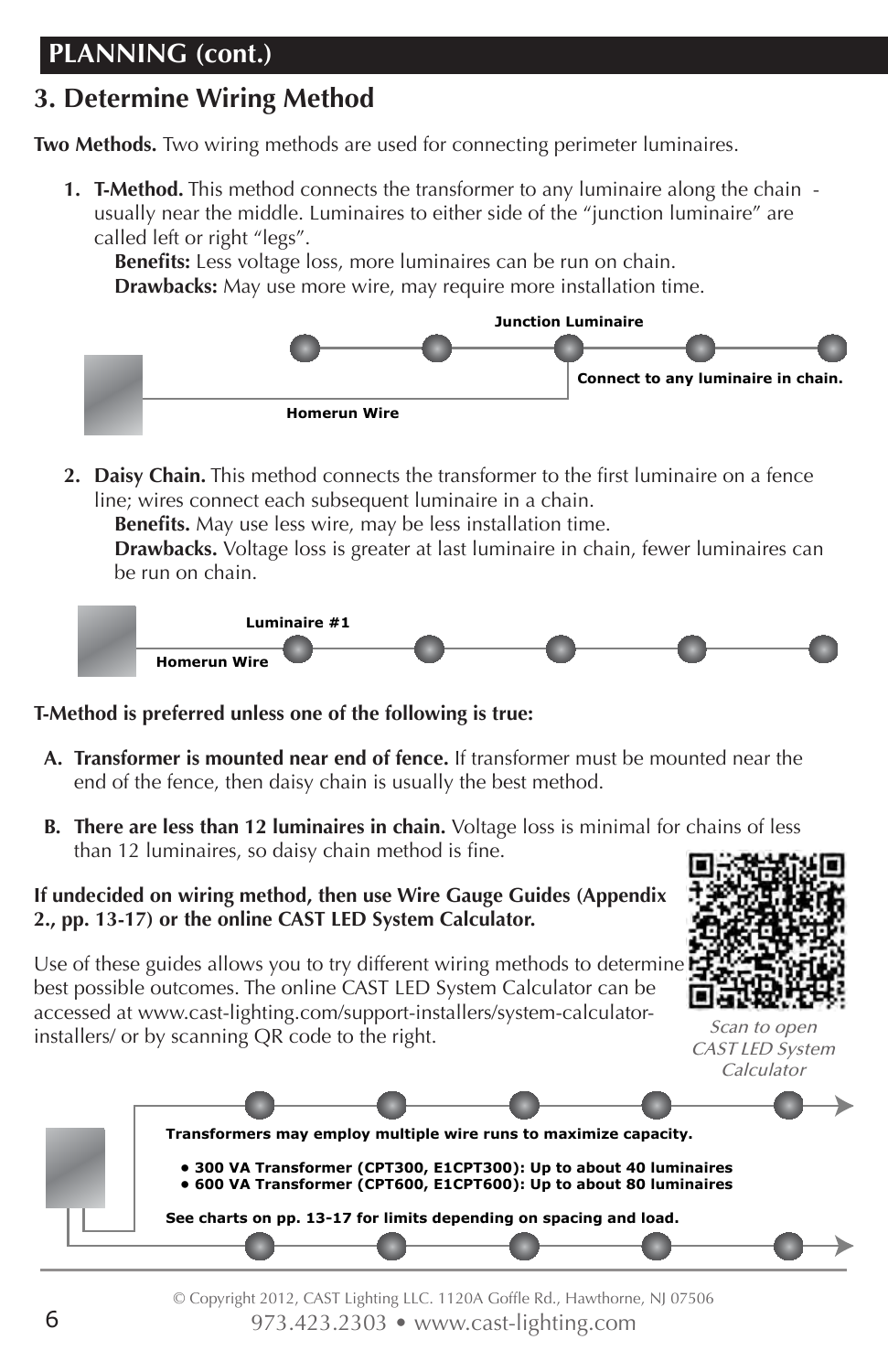## **Tech Note: Low-Voltage vs. Line Voltage**

#### **The CAST Perimeter Lighting System is powered by a low voltage (24 V) current instead of 120 V (or higher) typically used in commercial outdoor lighting.**

#### **The differences between the two types of installation include:**

- **• Safety.** Currents 30 V (or less) present no risk for electric shock injury an important safety benefit for both installers and end-users.
- **• Relaxed Codes.** NEC has much less restrictive codes that apply to low voltage installations. These include allowance for running wires without conduit (even when buried) and shallower burial depths.
- **• Less Wire in System.** Luminaire bodies can be connected directly without need of junction boxes at each luminaire. Also, since low voltage luminaires are not grounded, they are connected with two-wire cable instead of three-wire cable.
- **• Voltage Loss.** The only drawback between the two types is that low-voltage currents lose voltage based on distance, load, and resistance. The CAST Perimeter System compensates for this voltage loss by allowing a wide range of voltage input (12 V to 24 V). To ensure that adequate voltage reaches each luminaire, installers should consult tables on pp. 13-17, or use the CAST LED System Calculator (referred to in previous page).

## **4. Determine Wire Gauges**

**When selecting wire gauge, consider homerun wire (transformer to first luminaire) then consider wires connecting luminaires. Homeruns carry the full load of the system so, for longer runs, it makes sense to use a heavier gauge for the homerun; wires connecting lumi naires can be the same as the homerun, or may be a lighter gauge. Refer to the CAST LED System Calculator (see previous page) for accurate predictions using varying gauges.**

#### **The following is a quick guide:**

#### **1. Homerun Wire Gauge:**

- Use #14/2: For less than 12 luminaires and less than 100 ft. homerun.
- Use #12/2: For more than 12 luminaires or from 100 ft. to 300 ft. homerun.
- Use #10/2: For more than 12 luminaires or from 300 ft. to 750 ft. homerun.

#### **2. Luminaire Connecting-Wire Gauge:**

- Use #14/2: For less than 12 luminaires.
- For more than 12 luminaires: Refer to the charts on pp. 13-17 or use CAST LED System Calculator (see previous page).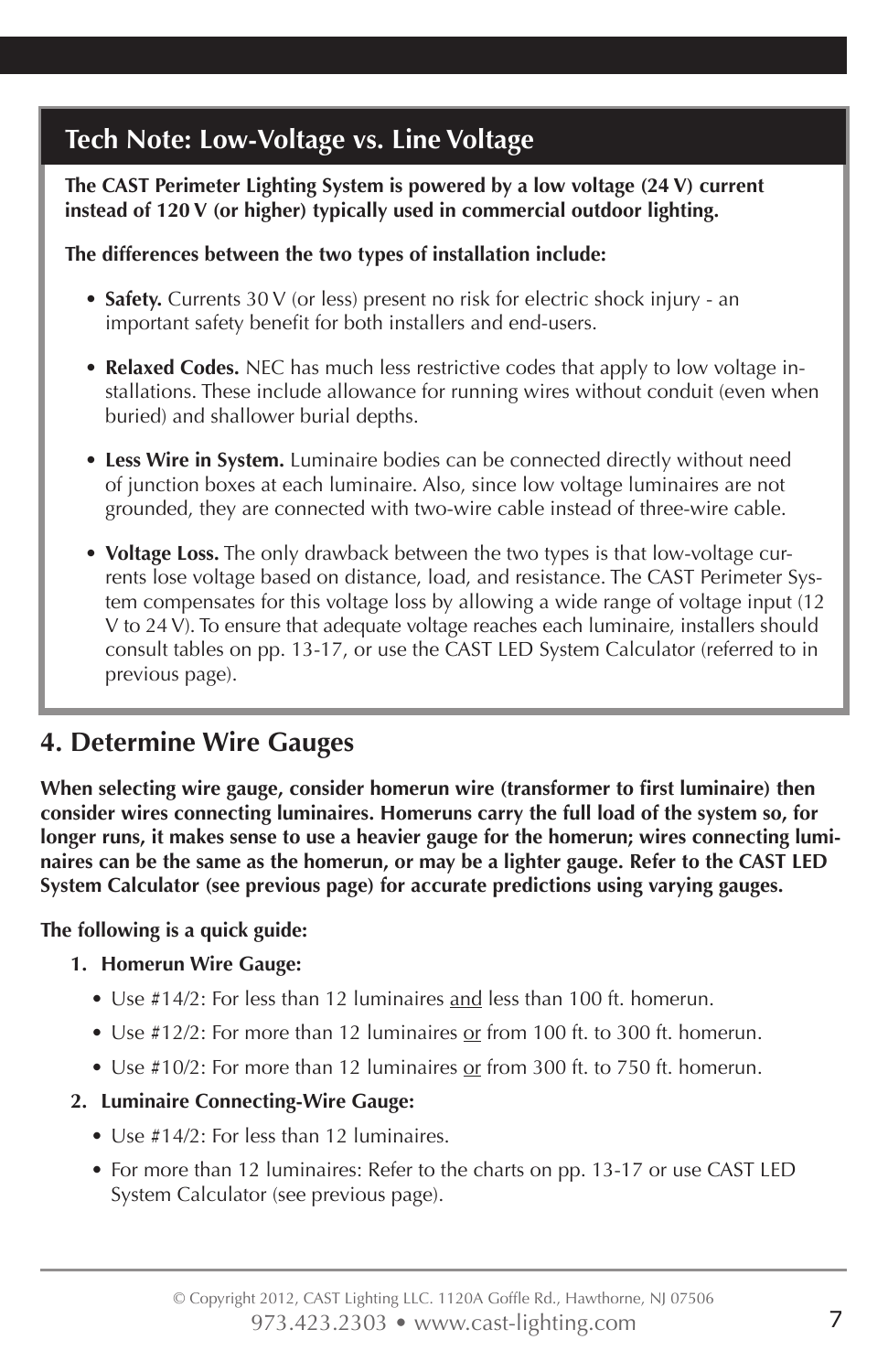## **INSTALLATION**

**There are three main installation steps:** Mount Transformer, Mount Luminaires, and Run Wire. Depending on the size of your crew, you can do each step in turn, or you can split up your crew and do two or three steps at the same time.

## **1. Mount Transformer**

Transformer can be mounted indoors or outdoors. Outdoor installation can be accomplished by mounting the transformer to the side of a building (but not on vinyl siding), on the fence itself, or with use of a transformer mounting stand (see diagram).

Transformer must be mounted vertically with transformer's bottom plate at least 12" above ground or floor. Transformer must either be plugged into a GFCI receptacle fitted with an in-use weather-proof cover, or a GFCI-protected breaker (at mains panel) for use with a non-protected receptacle (with in-use weatherproof cover) adjacent to the transformer. **54"**

Transformers include mounting hardware.

## **2. Mount Luminaires on Fence Posts Example 2. Breaker panel to the set outdoor**

- a. Each luminaire is equipped with a package containing a **Fig. 10-3 (with locations)** direct burial wire to the o mounting bracket (saddle clamp), (2) bolts, and (2) nuts.
- b. Before attaching to fence, attach one end of bracket to **Figure 20 amp out the breaker panel with a** 20 amp out each fixture with supplied bolt. Back off the nut so the bracket extends as far from fixture as possible. recept che
- c. Position luminaire against fence post in desired location.
- d. Slip the bracket between the fence post and the chain links. Some fences have very heavy links that are tight against the post. Check to see if the links interfere with the bracket. If they do, you can use a long screwdriver or vice grips to bend the links away from the post.



*\* Never mount a transformer to vinyl siding.* **Fig. 3. Transformer Stand**



CPL1 Clamps to Fence Post

- e. With the bracket in position, insert the second bolt through the bracket and screw it into the fixture.
- f. Finger-tighten the bracket by spinning the nut on one side then the other, going back and forth until the bracket is tight and parallel to the fixture. Using a 7/16" open-end wrench, continue tightening until fixture is secure.
- g. Tighten both nuts so bracket is secure and parallel to junction box.
- h.Continue mounting all luminaires to fence.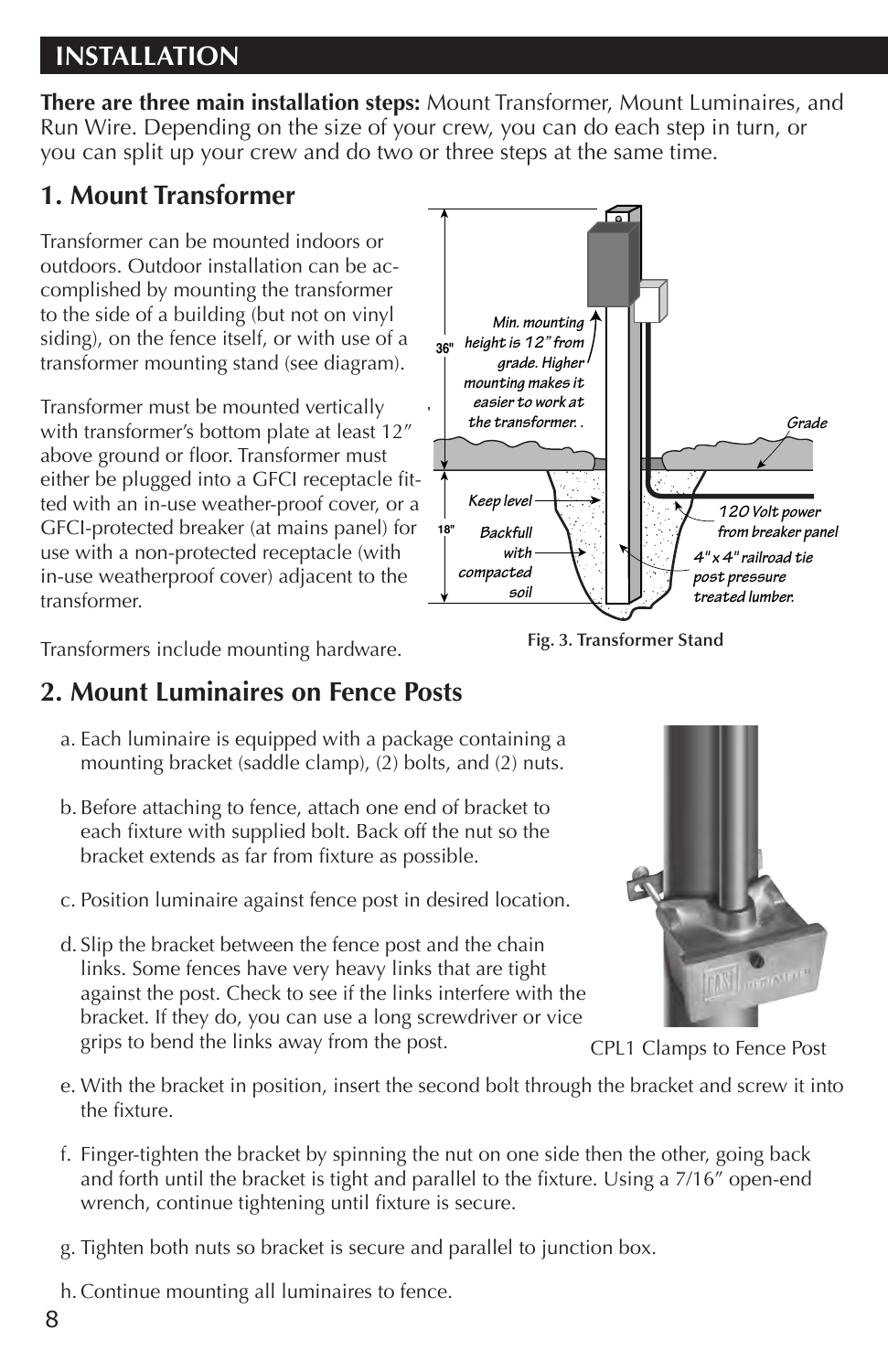## **3. Run Wire**

CAST Lighting No-Ox® low-voltage wire is rated for both direct burial and attachment to fence without conduit. Attaching wire to fence with UV and weather-resistant cable ties is the most cost-effective solution since it requires less wire, less labor, and less material expense. This method does expose wire to possible tampering - however, it is difficult to cut a wire that has been secured along a support inside a fence. The more secure alternative to this method is to run wire in PVC or metal conduit. Both options are addressed here.

- **• Option 1. With Conduit**
	- a. If conduit is used, starting from the transformer, push out knockout in the transformer's bottom plate. Use threaded 1/2" conduit connector with retaining nut (purchased separately) to attach conduit to transformer.
	- b. For the following steps, employ standard methods for running 1/2" conduit and attaching to horizontal fence pipes or burial.
	- c. Attach conduit to fence (or bury it). Install a junction box with removable faceplate beneath each luminaire location. This can be a square box or pre-formed T-Junction. A vertical 1/2" conduit connects conduit junction to luminaire junction. Opening at bottom of luminaire junction box is not threaded, so a threaded connector with retaining ring should be used.
	- d. Employ standard methods for running wire through conduit. Typically, wire is run through entire length of conduit, then at each junction box, a single wire is spliced into the main line. This wire extends through the vertical conduit into the luminaire junction box. **Do not pull a loop off the main line to extend into the luminaire. See Appendix 1 (p. 12) for making connections.**
- **• Option 2. Without Conduit**
	- a. Starting at the transformer, run home-run wire to first luminaire (for Daisy Chain Method) or to a luminaire along the chain (for T-Method). If transformer is not mounted on fence, follow NEC guidelines for burial of low-voltage wire to reach fence location.
	- b. Home-run wire can enter first luminaire through bottom opening (with use of supplied strain relief) or it can enter through one of the side openings.
	- c. When running wire along fence posts and rails, secure every 18" to 24" with permanent (or re-usable) cable ties. When encountering bands and brackets, run wire through these if possible. Continue running wire to connect all luminaires.



**Bottom Entry.** For wire run from below, pass wire through strain relief (2 provided with transformer).



**Side Entry.** For wire from top rail, form loop and press into bottom side openings.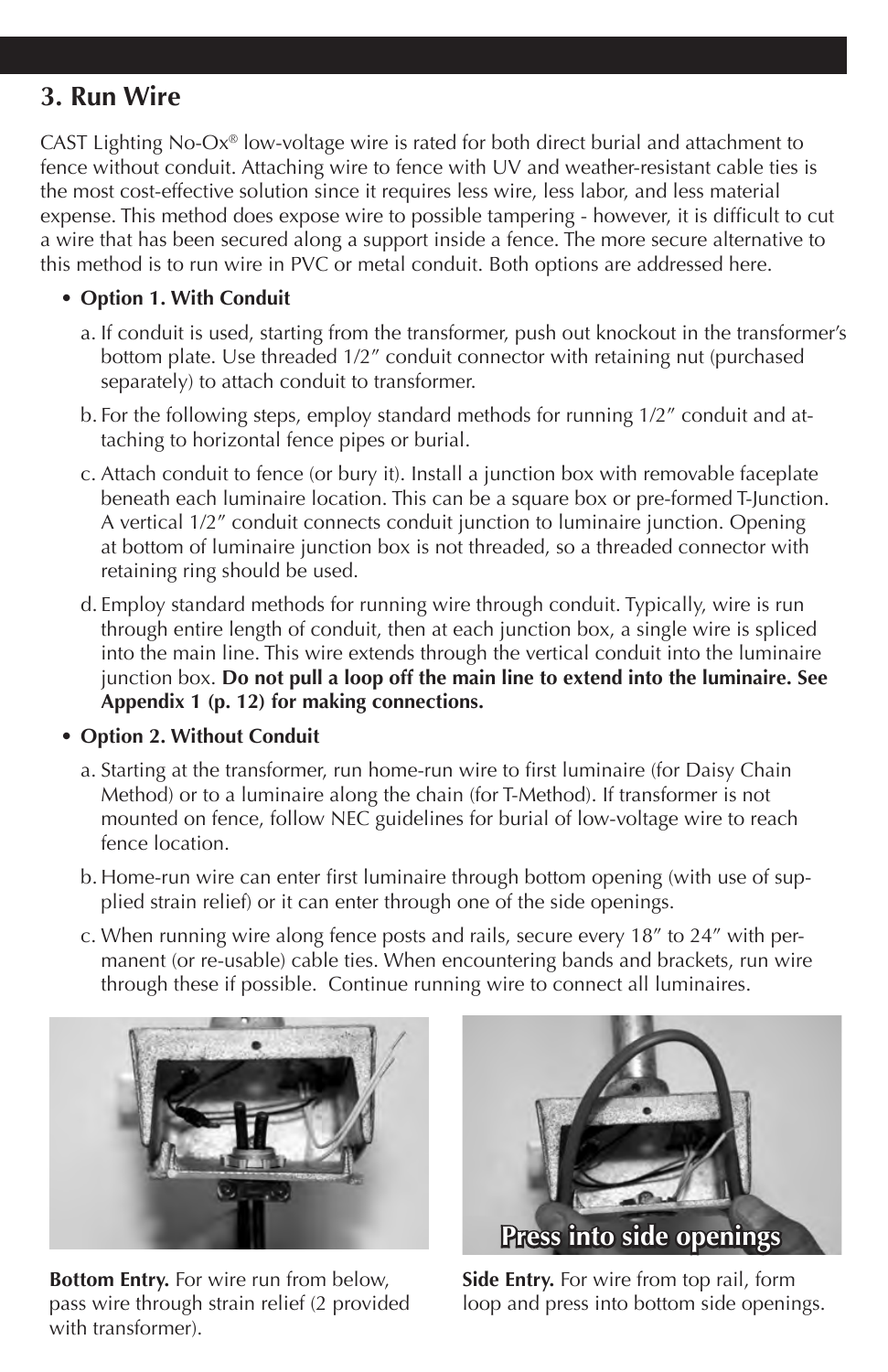## **INSTALLATION (cont.)**

### **4. Connect Wires**

After running wire, all luminaires will have from 1 to 3 wires entering each luminaire junction box. Follow these steps to connect wires to luminaires. (Note: These photos show the first luminaire at a T-Junction. The same techniques are used for luminaires with 1, 2, or 3 wires.)



At each junction box, separate legs for each paired wire.



Line up stripped ends with one white wire (you can twist them slightly to keep them together). Insert them into supplied wire crimp. Make sure all wires are fully inserted into metal part of crimp.



Using manual or automatic wire stripper, remove 1/2" insulation from one leg of each paired wire. Take care not to cut any wire strands.



Using crimping tool, squeeze firmly to compress crimp. Pull on each wire to ensure solid connection. Repeat process of stripping and crimping with second leg of each pair.



Pull incoming wires to draw completed crimps into box. Push all wires into box.



Tighten strain relief at bottom of box, replace cover.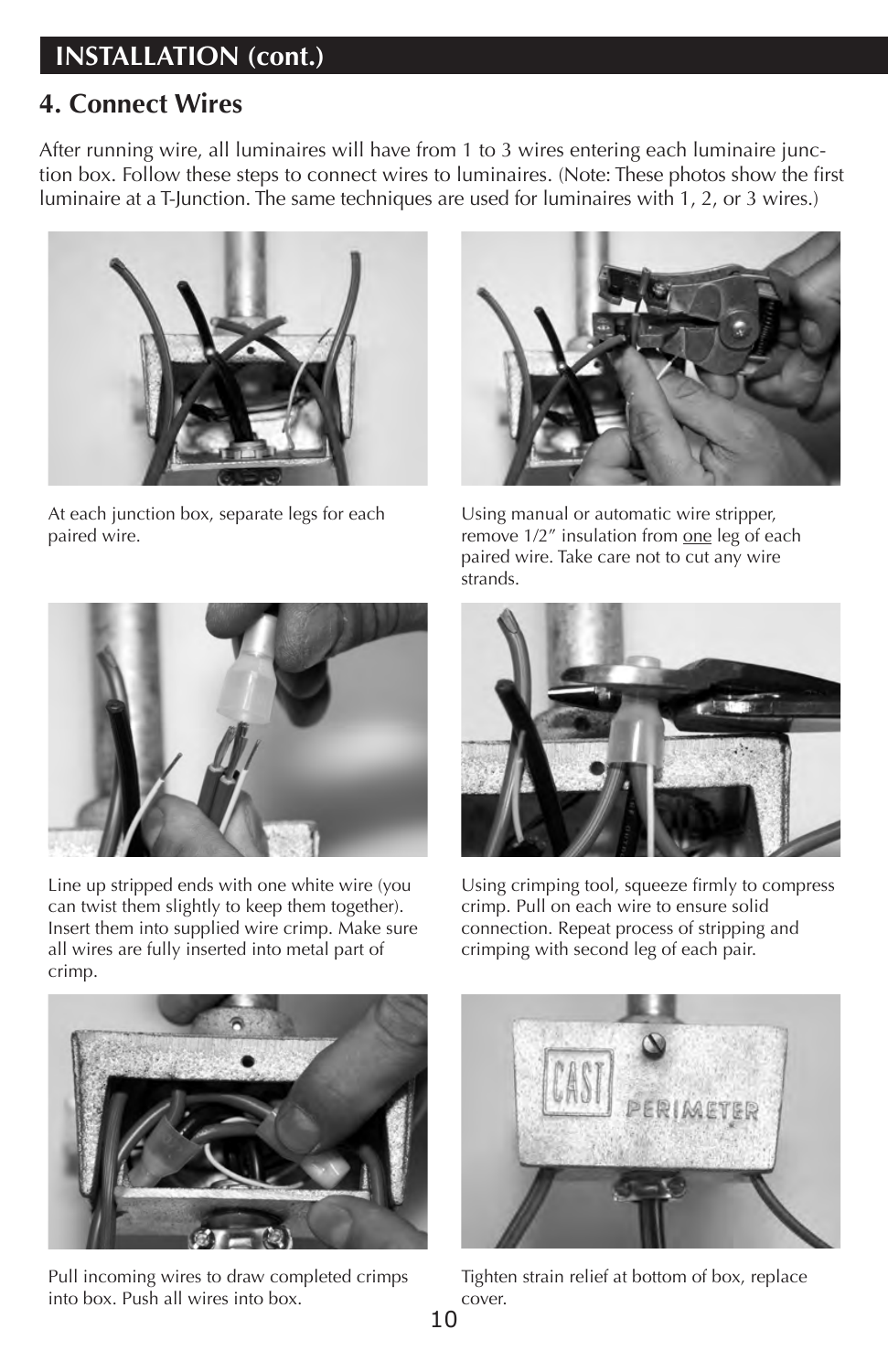## **5. Transformer Set-Up and System Operation**

With transformer unplugged from 120-volt or 220/230-volt receptacle, do the following:

- **a. Run homerun wire into transformer.** Wire enters transformer from bottom through the 1/2" knockout. If conduit is used, secure a threaded locknut adapter to attach conduit to transformer bottom plate. Without conduit, install provided strain relief to secure entering wires.
- **b. Strip Wire.** Strip 3/4" insulation from each leg of the paired homerun wire. Be careful not to cut any strands.
- **c. Taps:** Loosen set screws in transformer common and voltage tap. Wires are polarity independent; insert one wire leg into common tap, then the other in voltage tap. Tighten both set screws. Pull on both wires to ensure secure connections.
- **d. Low/Off/High Switch:** The 3-position black toggle switch changes voltage output from Low (24 V), Off, to High (26 V).
	- **I** Use Low setting except for the following conditions:
	- $\blacktriangleright$  Use High setting for:
		- •Fence lines over 200 ft., or
		- •More than 10 luminaires, or •Homerun lines over 300 ft.
- **Photocell Bypass PlugPhotocell Receptacle Timer Low/ Off/High**  *MINING* **Switch Magnetic Circuit COVECHER Breaker Voltage & Common Taps 24V. COM** READ INSTALLATION INSTRUCTIONS
- **e. Timer:** The timer and photocell act as on/off switches in series; the timer is first, so it overrides the photocell. Each tab on dial controls 15 min. of operation. When tab is set towards center, power is "On"; when pushed outwards, power is "Off". Begin by rotating dial clockwise until arrow is aligned with current time (24-hour clock). Then, set on/off cycle by pushing tabs toward center for "On" times. When all tabs are at center, timer is always on and photocell takes full control.
- **f. Photocell:** Transformer is shipped with Photocell Bypass Plug in place. For photocell capability, use CAST Plug-in Photocell (CTPC, CTRPC (remote), or E1CTPC (220/240 V)). To install photocell, remove knockout from transformer enclosure on right side. Remove Bypass Plug then insert photocell plug through knockout. Plug this into photocell receptacle, then secure photocell with locking ring. Position photocell head so it is aimed at sky or bright outdoor region. If transformer is mounted indoors, use Remote Photocell (CTRPC). It has a 20 ft. lead wire to enable mounting photocell on building exterior.
- **g. Testing and Documentation:** See Appendix 4 (p. 18) for instructions.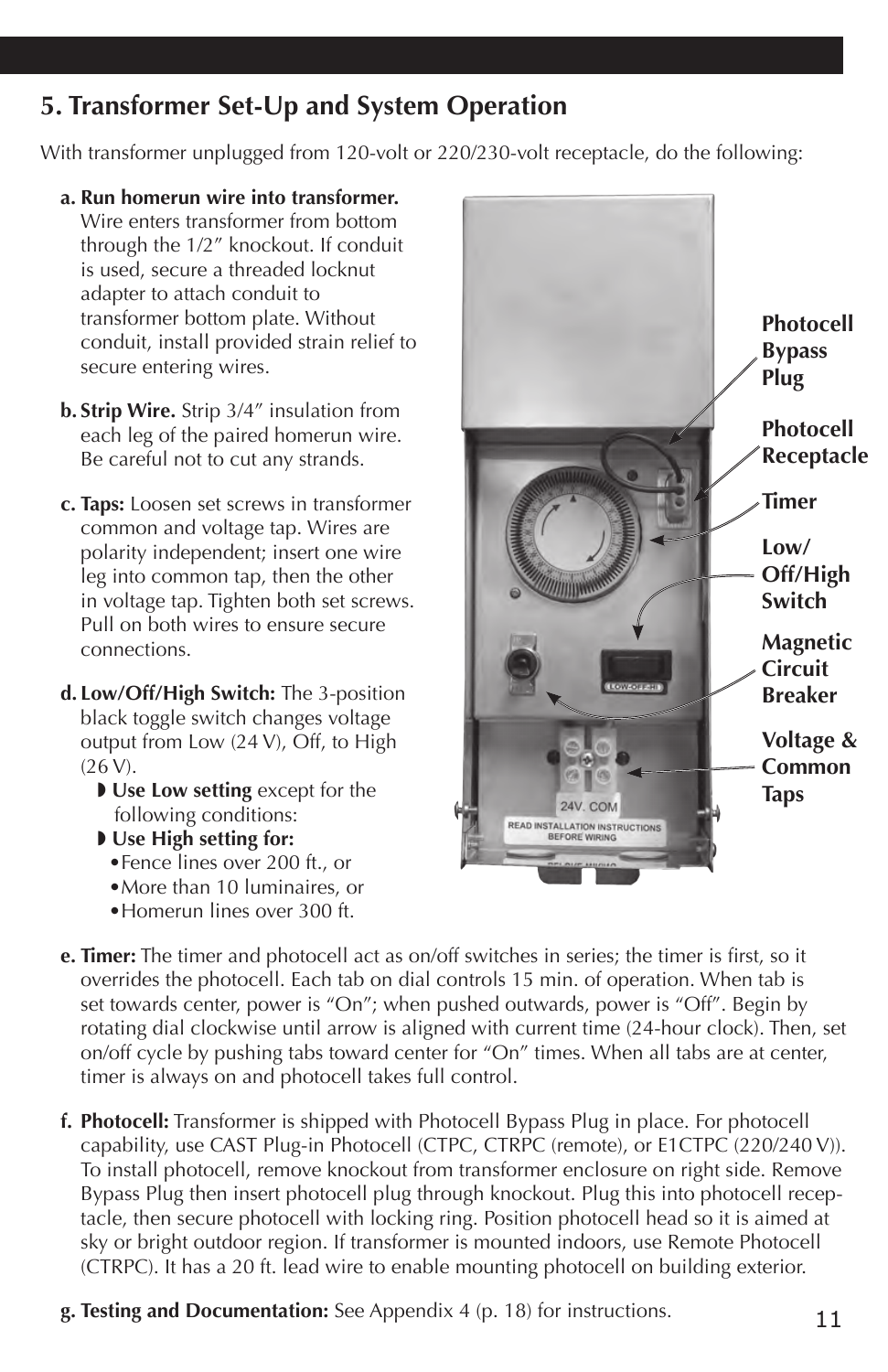### **Guide to Butt Crimp Connections for Field Wires**

In cases where a home run wire is run along bottom of fence (with or without conduit) a splice connection must be made (in the home run wire) to run a single paired wire up to the luminaire junction box. In this case, the best connector to use is the butt crimp connector, sealed with heat shrink tubing.

CAST Lighting manufactures a series of butt crimp connector kits for this purpose. Each kit includes (2) butt crimps and two sections of heat shrink tubing. The following kits should be used dependent on wire gauges:



- **• #14/2 Home Run connected to #14/2 Fixture Lead Wire: #12-10 Butt Crimp (CLWS10)**
- **• #12/2 Home Run connected to #12/2 Fixture Lead Wire: #12-10 Butt Crimp (CLWS10)**
- **• #10/2 Home Run connected to #10/2 Fixture Lead Wire: #6 Butt Crimp (CLWS6)**
- **• #12/2 Home Run connected to #14/2 Fixture Lead Wire: #12-10 Butt Crimp (CLWS10)**
- **• #10/2 Home Run Connected to #14/2 Fixture Lead Wire: #12-10 Butt Crimp (CLWS10)**
- **• Note: CAST Wire Repair Splice Kit (CLWSK) contains an assortment of crimps including (150) #12-10's and a crimping tool.**

**Instructions are included with each kit.**



© Copyright 2012, CAST Lighting LLC. 1120A Goffle Rd., Hawthorne, NJ 07506 12 973.423.2303 • www.cast-lighting.com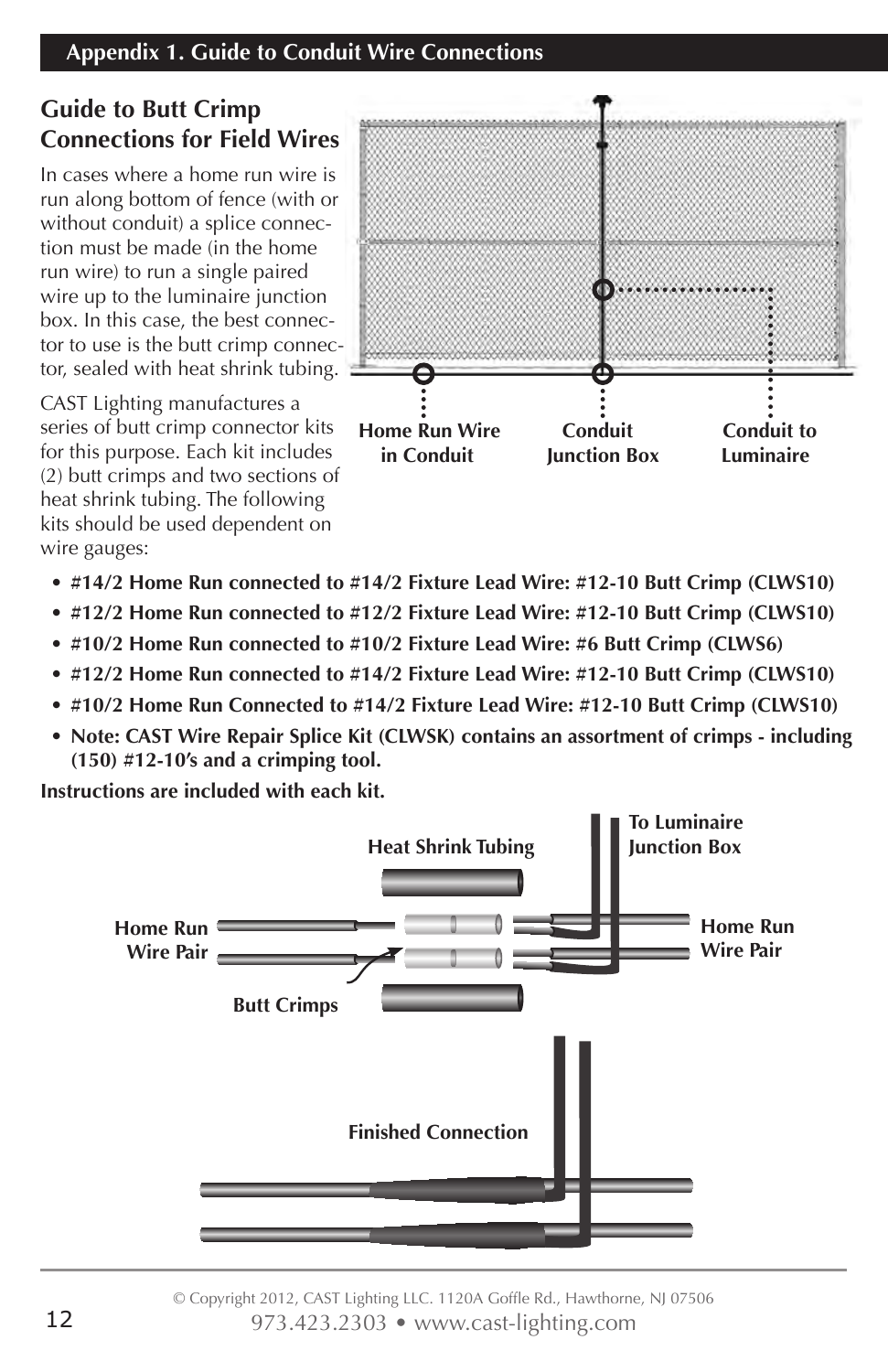## **Guide to Wire Gauge Selection**

#### **These charts are simplified guides to wire gauge selection.**

**Step 1. Select Wiring Method** (Described and illustrated on p. 6)

- **• T-Method (Preferred):** Home run wire connected to aluminaire along the chain - preferably the center fixture. This method conserves energy and results in less voltage loss so more fixtures can be connected.
- **• Daisy Chain:** Home run wire from transformer connects to first fixture, then luminaires are all connected sequentially along the fence.

#### **Step 2. Find Best Wire Gauge for the Chosen Wiring Method**

Lighter gauge wire (#14/2) is less expensive than heavier gauge wire (#12/2, #10/2), but results in more voltage loss at the fixtures. Use the following charts to select wire that results in adequate voltage at all fixtures.

- **• Chart 1: T-Method with 20-ft. luminaire spacing**
- **• Chart 2: T-Method with 30-ft. luminaire spacing**
- **• Chart 3: Daisy Chain with 20-ft. luminaire spacing**
- **• Chart 4: Daisy Chain with 30-ft. luminaire spacing**

**Note 1. Charts Use Single Wire Gauge.** For simplification, these charts show systems with a single wire gauge for both home runs and between fixtures. Further material cost savings may be realized by mixing wire gauges in the system (usually a heavier gauge for the home run). For predicting mixed gauge systems, use the CAST Lighting Low Voltage LED & Incandescent System Calculator at

www.cast-lighting.com/support-installers/system-calculator-installers/ or scan the QR code to the right.



Scan to open CAST LED System Calculator

**Note 2. Adjusting for Wire Placement on Fence.** These charts assume wiring along the top horizontal fence support. If wires are run to middle or

bottom horizontal supports or using buried conduit, then slightly greater voltage loss will result. If using one of these alternative wiring methods (that results in longer wire runs) then be conservative in chart interpretation (add 1 luminaire to chart).

**Note 3. Flexibility in Choosing Wire Gauge.** Charts show lightest possible wire gauge for each combination of 'Number of Luminaires' and 'Home Run Length'. This represents the most cost-effective wire choice. You may, however, use heavier gauge wire instead (to reduce energy consumption).

**Note 4. High/Low Transformer Settings.** CAST Perimeter Lighting Transformers can be set on Low (24 V) or High (26 V). The high setting should be used on systems with more than 12 luminaires. The following charts are calculated with the setting on High (26 V).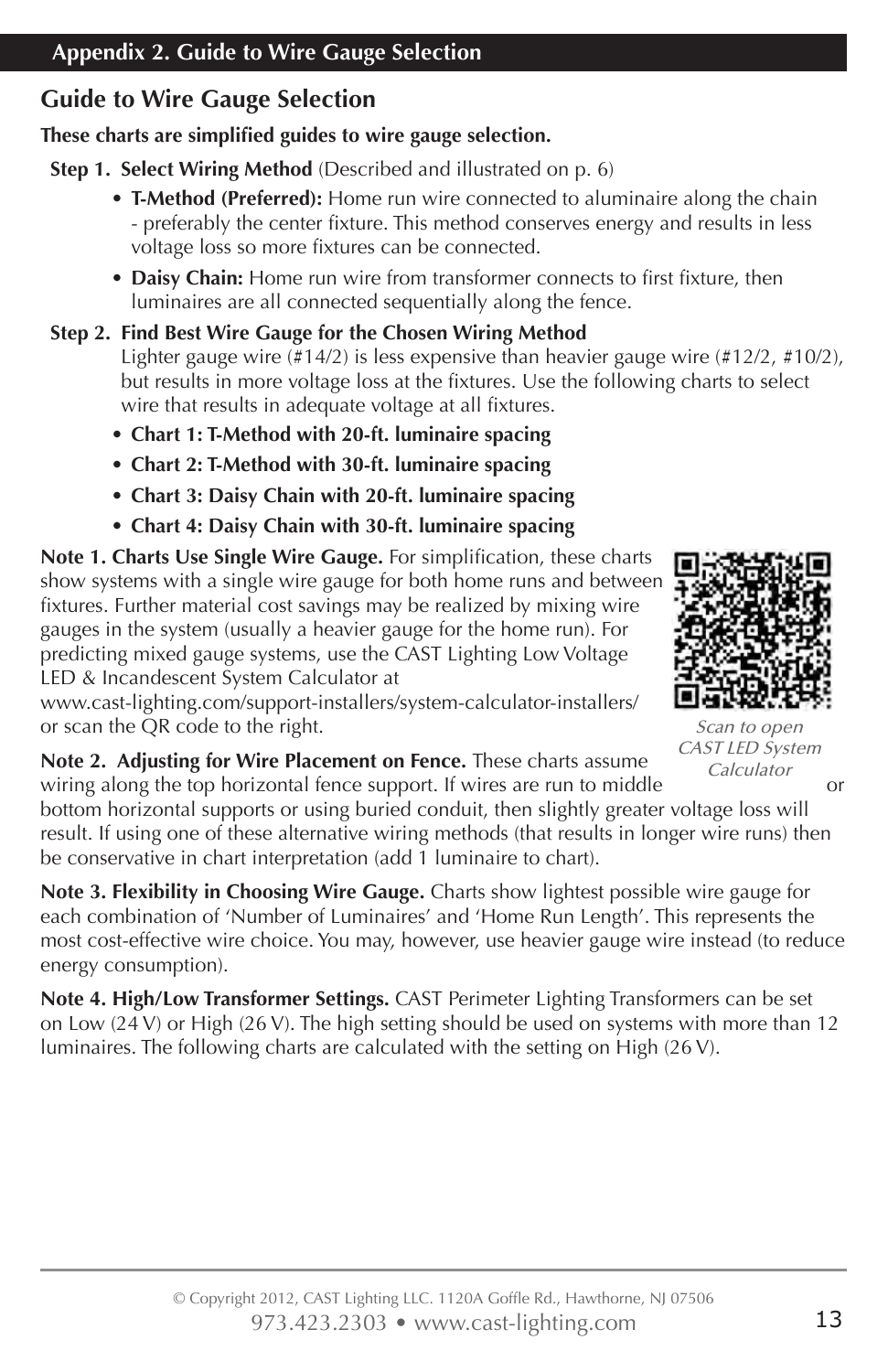|                                                  |                        |                        | $\times$        | ×        | $\times$      | ×             | ×              | $\times$              | ×        | $\times$      | $\times$       | $\times$       | $\times$      | $\times$       | $\times$       | $\times$      | $\times$       | $\times$      | $\times$       | $\times$ | $\times$   | $\times$ |   |
|--------------------------------------------------|------------------------|------------------------|-----------------|----------|---------------|---------------|----------------|-----------------------|----------|---------------|----------------|----------------|---------------|----------------|----------------|---------------|----------------|---------------|----------------|----------|------------|----------|---|
| Spacing                                          | Guide                  |                        | $\times$        | ×        | $\times$      | $\times$      | $\times$       | $\times$              | $\times$ | $\times$      | $\times$       | $\times$       | $\times$      | $\times$       | $\times$       | $\times$      | $\times$       | $\times$      | $\times$       | $\times$ | $\times$   | $\times$ | ÷ |
|                                                  | Gauge                  | Luminaires             | $\times$        | ×        | $\times$      | $\times$      | $\times$       | $\times$              | $\times$ | $\times$      | $\times$       | $\times$       | $\times$      | $\times$       | $\times$       | $\times$      | $\times$       | $\times$      | $\times$       | $\times$ | ×          | $\times$ |   |
| Ë<br>30                                          |                        |                        | $\times$        | $\times$ | $\times$      | $\times$      | $\times$       | $\times$              | $\times$ | $\times$      | $\times$       | $\times$       | $\times$      | ×              | $\times$       | $\times$      | ×              | $\times$      | $\times$       | $\times$ | $\times$   | $\times$ |   |
| ಳ                                                | Wire                   |                        | $\times$        | $\times$ | $\times$      | $\times$      | $\times$       | $\times$              | $\times$ | $\times$      | $\times$       | $\times$       | $\times$      | ×              | $\times$       | $\times$      | ×              | $\times$      | $\times$       | $\times$ |            |          |   |
| $\overline{2}$                                   |                        |                        | $\times$        | ×        | $\times$      | $\times$      | $\times$       | $\times$              | $\times$ | ×             | $\times$       | $\times$       | $\times$      | ×              | $\times$       | ×             | ×              |               |                |          |            |          |   |
| J.<br>$\overline{\mathbf{C}}$                    | T-Method               | <b>Spacing Between</b> | $\times$        | ×        | ×             | $\times$      | $\times$       | $\times$              | $\times$ | $\times$      | $\times$       | $\times$       | $\times$      | $\times$       |                |               |                |               |                |          |            |          |   |
|                                                  | $\dot{\mathbf{r}}$     | ť                      | $\times$        | ×        | ×             | $\times$      | $\times$       | $\times$              | $\times$ | $\times$      |                |                |               |                |                |               |                |               |                |          |            |          |   |
|                                                  | $\frac{1}{2}$<br>Chart |                        | $\times$        | $\times$ | ×             | $\times$      |                |                       |          |               |                |                |               |                |                |               |                |               |                |          |            |          |   |
| T-Metho                                          |                        |                        |                 |          |               |               |                |                       |          |               |                |                |               |                |                |               |                |               |                |          |            |          |   |
|                                                  | <b>30 Ft.</b>          |                        | $\overline{51}$ | 50       | $\frac{4}{9}$ | $\frac{4}{8}$ | $\overline{4}$ | 46                    | 45       | 4             | $\frac{4}{3}$  | $\overline{4}$ | $\frac{4}{1}$ | $\overline{4}$ | 39             | 38            | 57             | 36            | 55             | 34       | 33         | 32       |   |
|                                                  | $\times$               | $\times$               | $\times$        | $\times$ | $\times$      | $\times$      | $\times$       | $\times$              | $\times$ | $\times$      | $\times$       | $\times$       | $\times$      | $\times$       | $\times$       | ×             | $\times$       | $\times$      | $\times$       | $\times$ | $\times$   | $\times$ | ž |
|                                                  | $\times$               | $\times$               | $\times$        | $\times$ | $\times$      | ×             | $\times$       | $\times$              | $\times$ | $\times$      | $\times$       | $\times$       | $\times$      | $\times$       | $\times$       | $\times$      | $\times$       | $\times$      | $\times$       | $\times$ | $\times$   | $\times$ | ž |
|                                                  | $\times$               | $\times$               | $\times$        | $\times$ | $\times$      | $\times$      | $\times$       | $\times$              | $\times$ | $\times$      | $\times$       | $\times$       | $\times$      | $\times$       | $\times$       | $\times$      | $\times$       | $\times$      | $\times$       | $\times$ | $\times$   | $\times$ | X |
|                                                  | $\times$               | $\times$               | $\times$        | $\times$ | $\times$      | $\times$      | $\times$       | $\times$              | $\times$ | $\times$      | $\times$       | $\times$       | $\times$      | $\times$       | $\times$       | $\times$      | $\times$       | $\times$      | $\times$       | $\times$ | $\times$   | $\times$ |   |
|                                                  | $\times$               | $\times$               | $\times$        | $\times$ | $\times$      | $\times$      | $\times$       | $\times$              | $\times$ | $\times$      | $\times$       | $\times$       | $\times$      | $\times$       | $\times$       | $\times$      | $\times$       | $\times$      | $\times$       | ×        | ×          |          |   |
| ethod Wire Gauge Guide<br>ing Between Luminaires | $\times$               | $\times$               | $\times$        | $\times$ | $\times$      | $\times$      | $\times$       | $\times$              | $\times$ | $\times$      | $\times$       | $\times$       | $\times$      | $\times$       | $\times$       | $\times$      | ×              | $\times$      |                |          |            |          |   |
|                                                  | $\times$               | $\times$               | $\times$        | $\times$ | $\times$      | $\times$      | ×              | $\times$              | $\times$ | $\times$      | $\times$       | $\times$       | $\times$      | $\times$       |                |               |                |               |                |          |            |          |   |
| Chart 1. T-Me<br>20 Ft. Spac                     | $\times$               | $\times$               | $\times$        | $\times$ | $\times$      | $\times$      | $\times$       | $\boldsymbol{\times}$ | $\times$ |               |                |                |               |                |                |               |                |               |                |          |            |          |   |
|                                                  | $\times$               | $\boldsymbol{\times}$  | $\times$        |          |               |               |                |                       |          |               |                |                |               |                |                |               |                |               |                |          |            |          |   |
|                                                  |                        |                        |                 |          |               |               |                |                       |          |               |                |                |               |                |                |               |                |               |                |          |            |          |   |
|                                                  | 58                     | 57                     | 56              | 55       | 54            | 53            | 52             | 51                    | 50       | $\frac{4}{9}$ | $\frac{48}{5}$ | $\overline{4}$ | 46            | 45             | $\overline{4}$ | $\frac{4}{3}$ | $\overline{4}$ | $\frac{1}{4}$ | $\overline{4}$ | 39       | 38         | 57       | č |
| 20 Ft.                                           |                        |                        |                 |          |               |               |                |                       |          |               |                |                |               |                |                |               |                |               |                |          | luminaries |          |   |
|                                                  |                        |                        |                 |          |               |               |                |                       |          |               |                |                |               |                |                |               |                |               |                |          |            |          |   |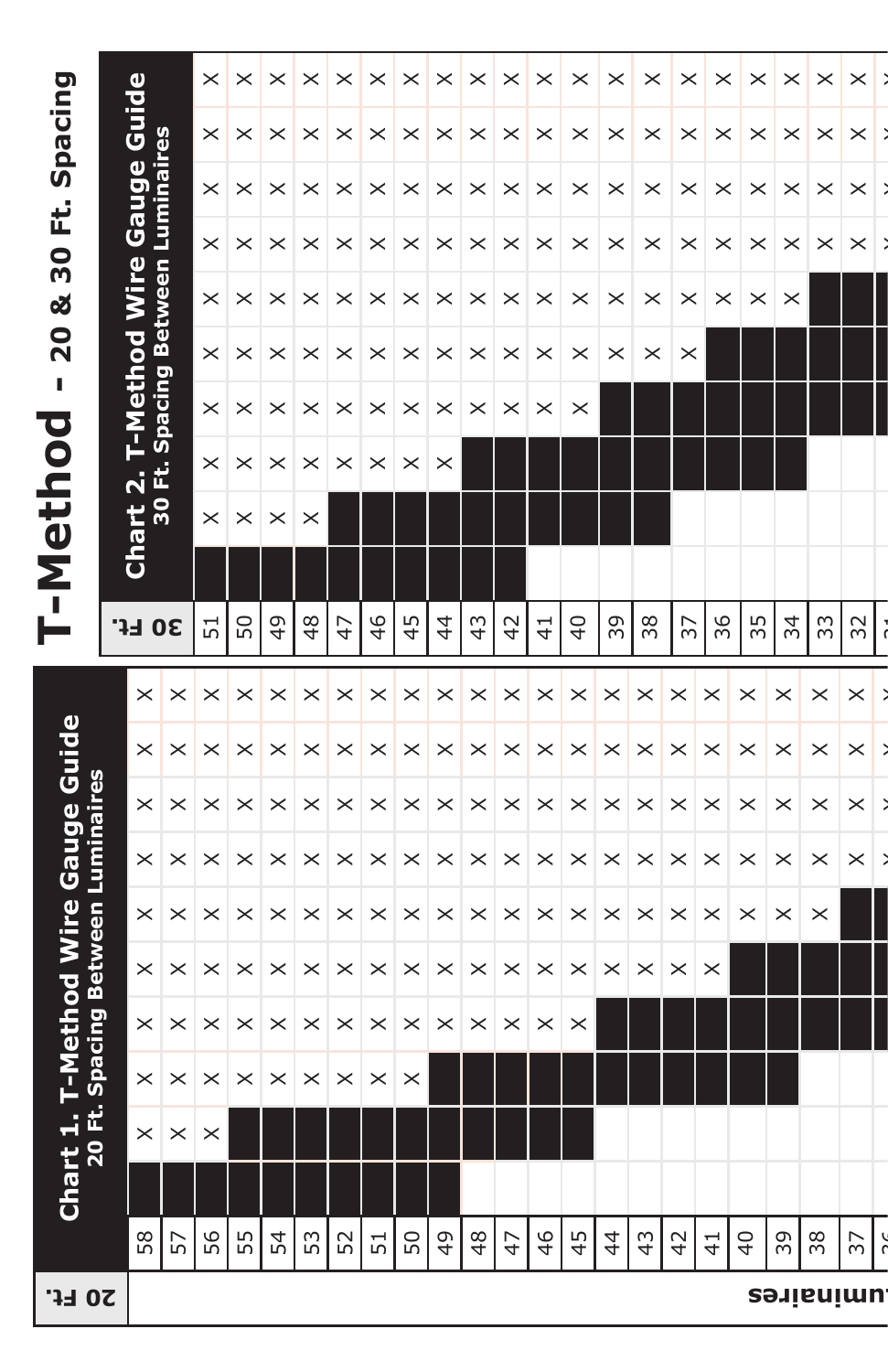|          | Number of L           |                       |          |                       |                 |            |                |          |                       |                 |                 |                 |               |                 |                 |                |                 |      |          |               |                                                 |                |           |     |                                          |
|----------|-----------------------|-----------------------|----------|-----------------------|-----------------|------------|----------------|----------|-----------------------|-----------------|-----------------|-----------------|---------------|-----------------|-----------------|----------------|-----------------|------|----------|---------------|-------------------------------------------------|----------------|-----------|-----|------------------------------------------|
| 9C       | 55                    | 34                    | 33       | 32                    | $\overline{51}$ | $\sqrt{5}$ | $^{29}$        | $28$     | $\overline{27}$       | 26              | 25              | $\overline{24}$ | 23            | 22              | $\overline{21}$ | $\overline{c}$ | $\overline{0}1$ | $18$ | $\Gamma$ | $\frac{6}{1}$ | $15$                                            | $\overline{4}$ | 13        |     |                                          |
|          |                       |                       |          |                       |                 |            |                |          |                       |                 |                 |                 |               |                 |                 |                |                 |      |          |               |                                                 |                |           | 50  |                                          |
|          |                       |                       |          |                       |                 |            |                |          |                       |                 |                 |                 |               |                 |                 |                |                 |      |          |               |                                                 |                |           | 100 | Home Run Len                             |
|          |                       |                       |          |                       |                 |            |                |          |                       |                 |                 |                 |               |                 |                 |                |                 |      |          |               |                                                 |                |           | 150 |                                          |
|          |                       |                       |          |                       |                 |            |                |          |                       |                 |                 |                 |               |                 |                 |                |                 |      |          |               |                                                 |                |           | 200 |                                          |
|          |                       |                       |          |                       |                 |            |                |          |                       |                 |                 |                 |               |                 |                 |                |                 |      |          |               |                                                 |                |           | 250 |                                          |
|          |                       |                       |          |                       |                 |            |                |          |                       |                 |                 |                 |               |                 |                 |                |                 |      |          |               |                                                 |                |           | 300 |                                          |
|          | $\times$              |                       |          |                       |                 |            |                |          |                       |                 |                 |                 |               |                 |                 |                |                 |      |          |               |                                                 |                |           | 350 |                                          |
|          | $\times$              | $\times$              | $\times$ | $\times$              |                 |            |                |          |                       |                 |                 |                 |               |                 |                 |                |                 |      |          |               |                                                 |                |           | 400 |                                          |
|          | $\times$              | $\times$              | $\times$ | $\boldsymbol{\times}$ | $\times$        | $\times$   |                |          |                       |                 |                 |                 |               |                 |                 |                |                 |      |          |               |                                                 |                |           | 450 | gth (from Transformer to Luminaire)      |
|          | $\times$              | $\times$              | $\times$ | $\times$              | $\times$        | $\times$   | $\times$       | $\times$ | $\boldsymbol{\times}$ |                 |                 |                 |               |                 |                 |                |                 |      |          |               |                                                 |                |           | 500 |                                          |
| Τ£       | 30                    | 29                    | $28$     | 27                    | 26              | 25         | $\overline{2}$ | 23       | $\overline{2}$        | $\overline{21}$ | $\overline{20}$ | $\overline{c}$  | $\frac{8}{1}$ | $\overline{17}$ | 16              | 15             | $\overline{4}$  | 13   | 12       |               |                                                 |                |           |     |                                          |
|          |                       |                       |          |                       |                 |            |                |          |                       |                 |                 |                 |               |                 |                 |                |                 |      |          | 100 <br>50    | Home Run Length (from Transformer to Luminaire) |                | KEY:      |     | $\times$                                 |
|          |                       |                       |          |                       |                 |            |                |          |                       |                 |                 |                 |               |                 |                 |                |                 |      |          | 150           |                                                 |                | $=$ #14/2 |     | = Beyond specs, call CAST for assistance |
|          |                       |                       |          |                       |                 |            |                |          |                       |                 |                 |                 |               |                 |                 |                |                 |      |          | 200           |                                                 |                |           |     |                                          |
|          |                       |                       |          |                       |                 |            |                |          |                       |                 |                 |                 |               |                 |                 |                |                 |      |          | 300<br>250    |                                                 |                |           |     |                                          |
|          |                       |                       |          |                       |                 |            |                |          |                       |                 |                 |                 |               |                 |                 |                |                 |      |          | 350           |                                                 |                | $=$ #12/2 |     |                                          |
| $\times$ | $\times$              | $\boldsymbol{\times}$ |          |                       |                 |            |                |          |                       |                 |                 |                 |               |                 |                 |                |                 |      |          | 400           |                                                 |                |           |     |                                          |
| ×        | $\times$              | $\times$              | $\times$ |                       |                 |            |                |          |                       |                 |                 |                 |               |                 |                 |                |                 |      |          | 450           |                                                 |                | $=$ #10/2 |     |                                          |
| ×        | $\boldsymbol{\times}$ | $\times$              | $\times$ | $\times$              | $\times$        |            |                |          |                       |                 |                 |                 |               |                 |                 |                |                 |      |          | 500           |                                                 |                |           |     |                                          |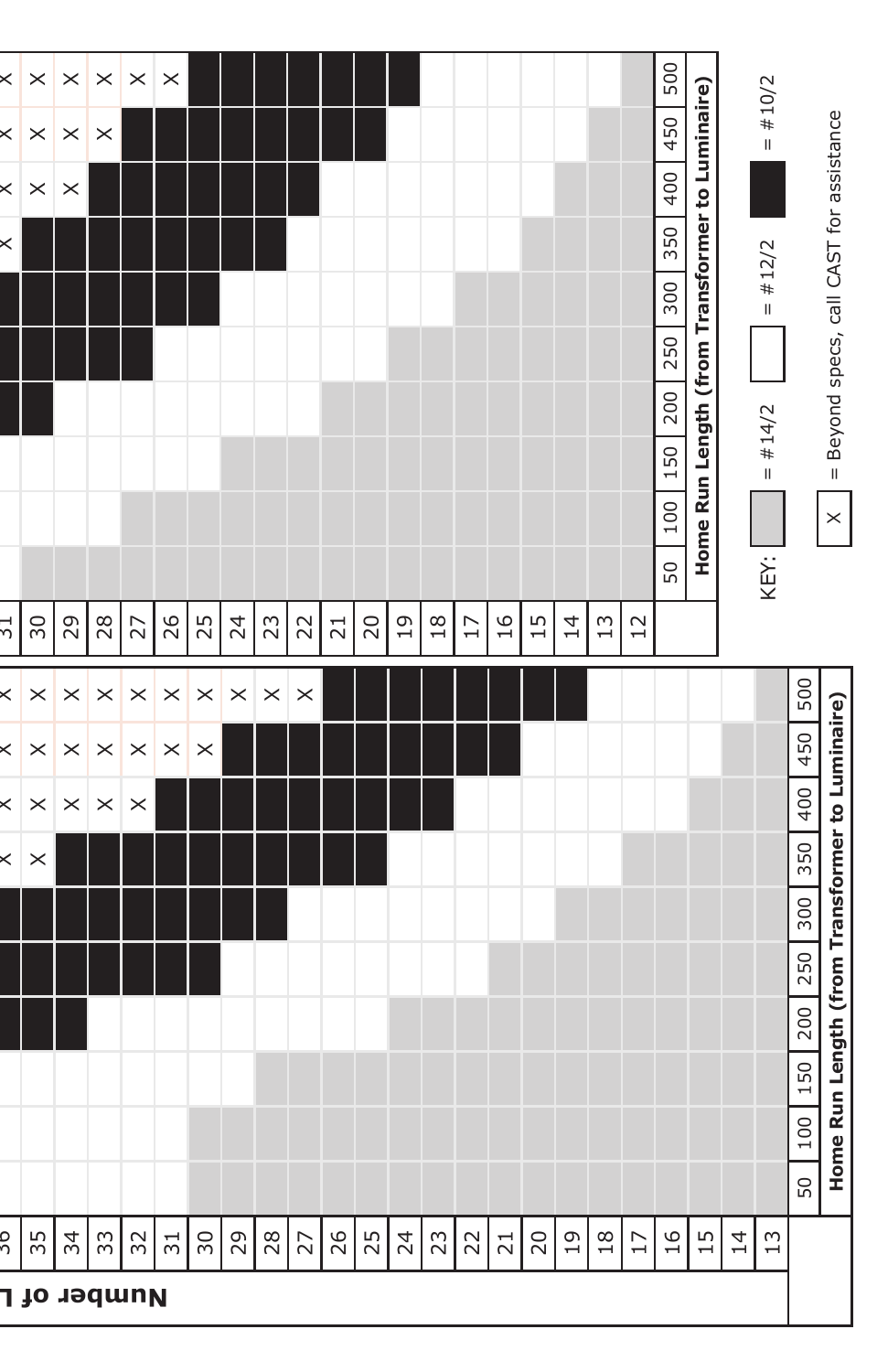## **Daisy Chain - 20 Ft. Spacing**

#### **Chart 3. Daisy Chain Wire Gauge Guide 20 Ft. Spacing Between Luminaires**

|                                                   | 35 | X  | $\mathsf X$ | X   | X                       | Χ   | Χ           | X   | X   | X   | Χ                  |
|---------------------------------------------------|----|----|-------------|-----|-------------------------|-----|-------------|-----|-----|-----|--------------------|
|                                                   | 34 | X  | X           | X   | X                       | X   | X           | X   | X   | X   | $\mathsf X$        |
|                                                   | 33 |    | X           | X   | X                       | X   | X           | X   | X   | X   | $\sf X$            |
|                                                   | 32 |    | X           | X   | X                       | X   | X           | X   | X   | X   | X                  |
|                                                   | 31 |    |             | X   | X                       | X   | X           | X   | X   | X   | $\mathsf{X}% _{0}$ |
|                                                   | 30 |    |             | X   | Χ                       | X   | $\mathsf X$ | Χ   | Χ   | Χ   | $\mathsf X$        |
|                                                   | 29 |    |             |     | $\overline{\mathsf{X}}$ | X   | $\sf X$     | X   | X   | X   | $\mathsf{X}% _{0}$ |
|                                                   | 28 |    |             |     |                         | X   | $\mathsf X$ | X   | X   | X   | X                  |
|                                                   | 27 |    |             |     |                         |     | X           | X   | X   | X   | $\mathsf{X}% _{0}$ |
| Number of Luminaires - 20-Foot Spacing            | 26 |    |             |     |                         |     |             | X   | X   | X   | X                  |
|                                                   | 25 |    |             |     |                         |     |             |     | X   | X   | X                  |
|                                                   | 24 |    |             |     |                         |     |             |     | X   | X   | X                  |
|                                                   | 23 |    |             |     |                         |     |             |     |     | X   | X                  |
|                                                   | 22 |    |             |     |                         |     |             |     |     |     | $\mathsf{X}$       |
|                                                   | 21 |    |             |     |                         |     |             |     |     |     |                    |
|                                                   | 20 |    |             |     |                         |     |             |     |     |     |                    |
|                                                   | 19 |    |             |     |                         |     |             |     |     |     |                    |
|                                                   | 18 |    |             |     |                         |     |             |     |     |     |                    |
|                                                   | 17 |    |             |     |                         |     |             |     |     |     |                    |
|                                                   | 16 |    |             |     |                         |     |             |     |     |     |                    |
|                                                   | 15 |    |             |     |                         |     |             |     |     |     |                    |
|                                                   | 14 |    |             |     |                         |     |             |     |     |     |                    |
|                                                   | 13 |    |             |     |                         |     |             |     |     |     |                    |
|                                                   | 12 |    |             |     |                         |     |             |     |     |     |                    |
|                                                   | 11 |    |             |     |                         |     |             |     |     |     |                    |
|                                                   | 10 |    |             |     |                         |     |             |     |     |     |                    |
|                                                   | 9  |    |             |     |                         |     |             |     |     |     |                    |
|                                                   |    | 50 | 100         | 150 | 200                     | 250 | 300         | 350 | 400 | 450 | 500                |
| Home Run Length (from Transformer to Luminaire 1) |    |    |             |     |                         |     |             |     |     |     |                    |
|                                                   |    |    |             |     |                         |     |             |     |     |     |                    |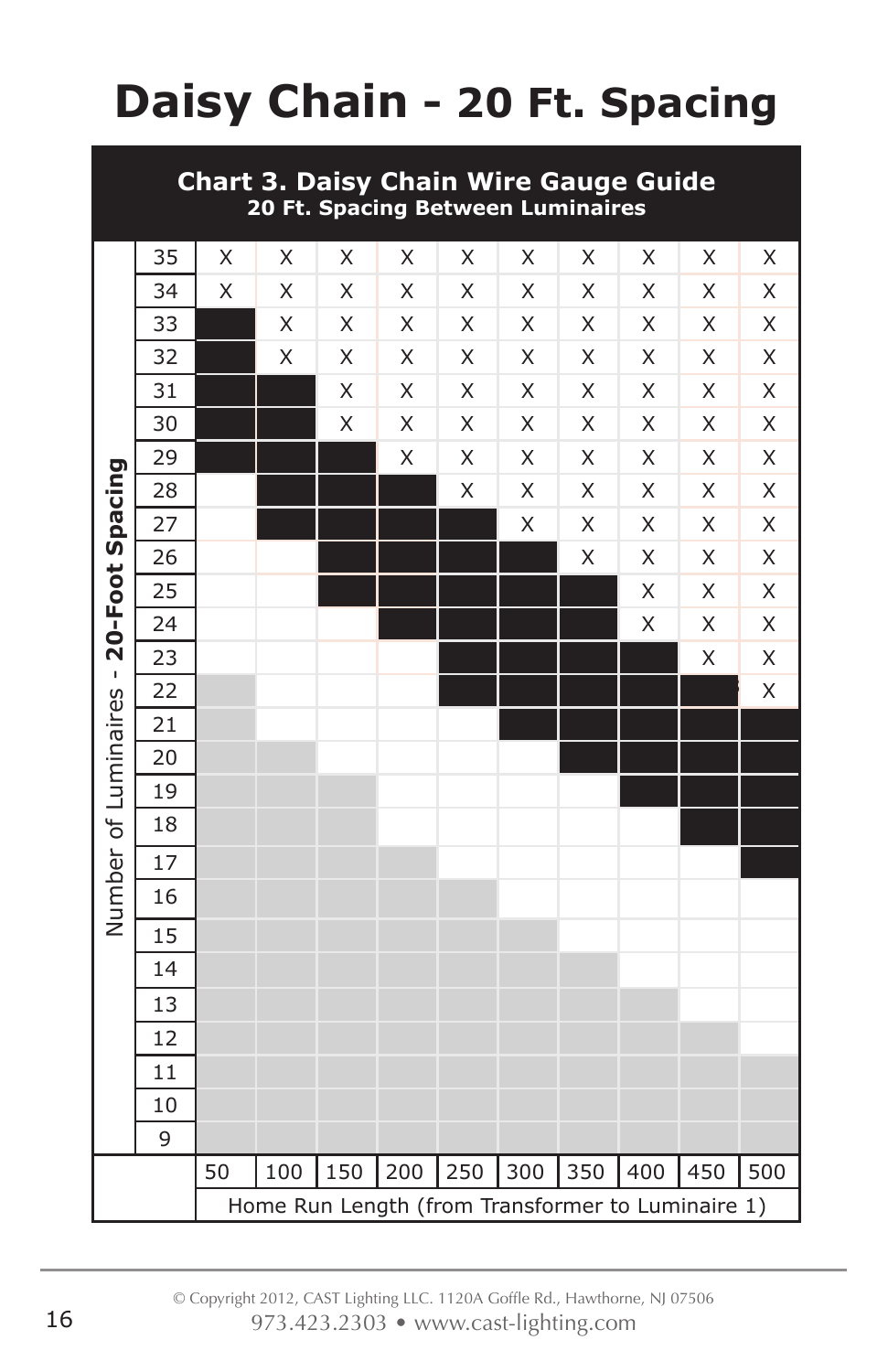## **Daisy Chain - 30 Ft. Spacing**



2. 500 ft. Home Run, 16 luminaires - Use #10/2 wire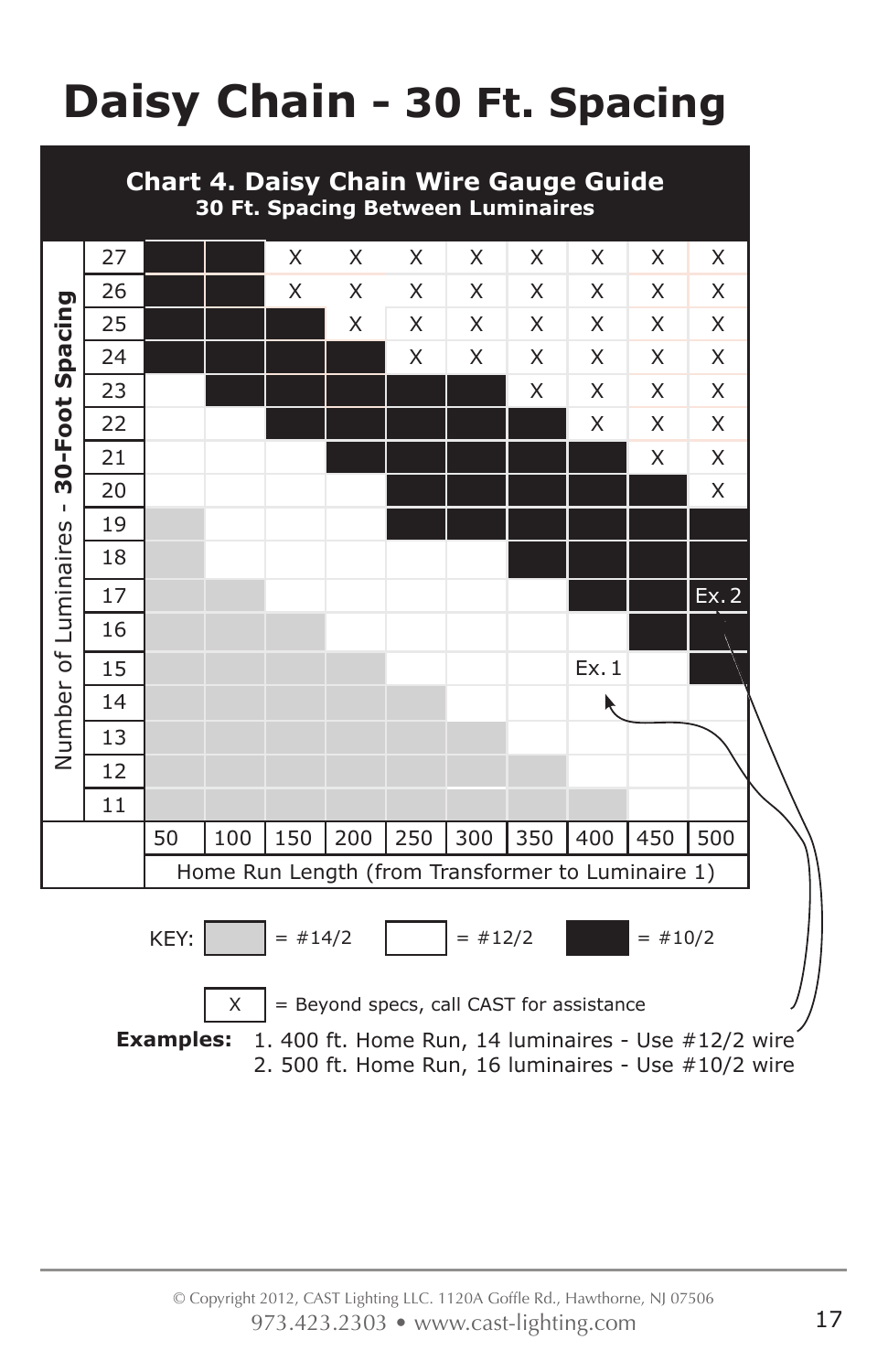#### **Mounting Guidelines for Illuminance Values**

The following chart shows minimum illuminance values along fence lines depending on fence post spacing, fence post height, and luminaire spacing.

#### **To use the chart:**

- a. Find appropriate column for fence post spacing.
- b.Within that column, select column for appropriate luminaire spacing.
- c. Read illuminance values in row that corresponds to fence post height.

|                         | <b>Mounting Guidelines</b><br>Min. Horiz. Illuminance Values (between adjacent luminaires)* |                                  |                                 |                                |                                  |                                 |                                  |                                  |                                 |  |  |
|-------------------------|---------------------------------------------------------------------------------------------|----------------------------------|---------------------------------|--------------------------------|----------------------------------|---------------------------------|----------------------------------|----------------------------------|---------------------------------|--|--|
|                         |                                                                                             | 8' Fence Post Spacing            |                                 |                                | 10" Fence Post Spacing           |                                 | 12' 6"' Fence Post Spacing       |                                  |                                 |  |  |
|                         |                                                                                             | Luminaire Spacing                |                                 |                                | Luminaire Spacing                |                                 | Luminaire Spacing                |                                  |                                 |  |  |
| Fence<br>Post<br>Height | Mount<br>Every<br>Post                                                                      | Mount<br>Every<br>Second<br>Post | Mount<br>Every<br>Third<br>Post | Mount<br>Every<br>Post         | Mount<br>Every<br>Second<br>Post | Mount<br>Every<br>Third<br>Post | Mount<br>Every<br>Post           | Mount<br>Every<br>Second<br>Post | Mount<br>Every<br>Third<br>Post |  |  |
| 4'                      | 28.4 lux<br>$2.6$ fc                                                                        | $4.2$ lux<br>$0.4$ fc            | <b>NR</b>                       | 16.8 lux<br>1.6 f <sub>C</sub> | <b>NR</b>                        | <b>NR</b>                       | $9.8$ lux<br>0.9 f <sub>C</sub>  | <b>NR</b>                        | <b>NR</b>                       |  |  |
| 6'                      | 22.0 lux<br>$2.0$ fc                                                                        | $6.4$ lux<br>$0.6$ fc            | <b>NR</b>                       | 16.8 lux<br>1.6 f <sub>C</sub> | $3.5$ lux<br>$0.3$ fc            | <b>NR</b>                       | $11.0$ lux<br>1.0 f <sub>C</sub> | $1.4$ lux<br>$0.1$ fc            | <b>NR</b>                       |  |  |
| 8'                      | $17.2$ lux<br>$1.6$ fc                                                                      | $6.9$ lux<br>$0.6$ fc            | $2.8$ lux<br>$0.3$ fc           | $13.6$ lux<br>$1.3$ fc         | $4.4$ lux<br>$0.4$ fc            | $1.4$ lux<br>$0.1$ fc           | $10.4$ lux<br>1.0 f <sub>C</sub> | $2.4$ lux<br>$0.2$ fc            | <b>NR</b>                       |  |  |
| 10'                     | 13.0 lux<br>$1.2$ fc                                                                        | $6.4$ lux<br>$0.6$ fc            | $3.2$ lux<br>$0.3$ fc           | $9.6$ lux<br>$0.9 f$ c         | $4.6$ lux<br>$0.4$ fc            | $1.7$ lux<br>$0.2$ fc           | $9.0$ lux<br>$0.8$ fc            | $2.8$ lux<br>$0.3$ fc            | $0.8$ lux<br>$0.1$ fc           |  |  |
| 12'                     | $9.6$ lux<br>0.9fc                                                                          | 5.6 lux<br>$0.5$ fc              | $3.1$ lux<br>$0.3$ fc           | 8.6 lux<br>$0.8$ fc            | $4.2$ lux<br>$0.4$ fc            | $1.9$ lux<br>$0.2$ fc           | $7.2$ lux<br>$0.7$ fc            | $2.9$ lux<br>$0.3$ fc            | $1.1$ lux<br>$0.1$ fc           |  |  |

| <b>KEY</b> | High Level<br>Min. Illuminance<br>$(10-30 \text{ lux})$ | Moderate Level<br>Min. Illuminance<br>$(5-10$ lux) | Low Level<br>Min. Illuminance<br>$(1-5$ lux) | <b>NR</b><br>Not Recommended<br>Min. Illuminance<br>$(0-1$ lux $)$ |
|------------|---------------------------------------------------------|----------------------------------------------------|----------------------------------------------|--------------------------------------------------------------------|
|------------|---------------------------------------------------------|----------------------------------------------------|----------------------------------------------|--------------------------------------------------------------------|

\*Measured at ground level. Values at 18 V input at luminaire (represents center voltage for system size of 17 Perimeter fixtures along 340 ft. fence). Actual values vary within 12 V to 24 V range +/- 10%. Min. Illuminance values calculated at center point between adjacent fixtures. IES Files available on request.

#### **Appendix 4. Testing & Documentation**

#### **Testing & Documentation Instructions**

With the completed system powered on, perform the following tests using a CAST Digital Volt/Ohm/Amp Meter (CMETER) (clamp-on type) or equivalent. Record results on the Project Record Form on the last page of this manual.

- a. Test primary voltage at GFCI receptacle, then secondary voltage at 24 V taps.
- b. Test primary amperage by clamping onto Photocell Bypass Loop (if photocell is in place, unplug then replace with bypass loop), then test secondary amperage by clamping onto one wire leg below the 24 V taps.
- c. Test voltage at first and last luminaire. If T-Method is used, then test the last luminaire on the longest leg. Voltage probes can be inserted into crimp connectors for testing.
- d. Record other system data on the Project Record Form.
- e. Store completed form in the transformer cabinet or other safe place.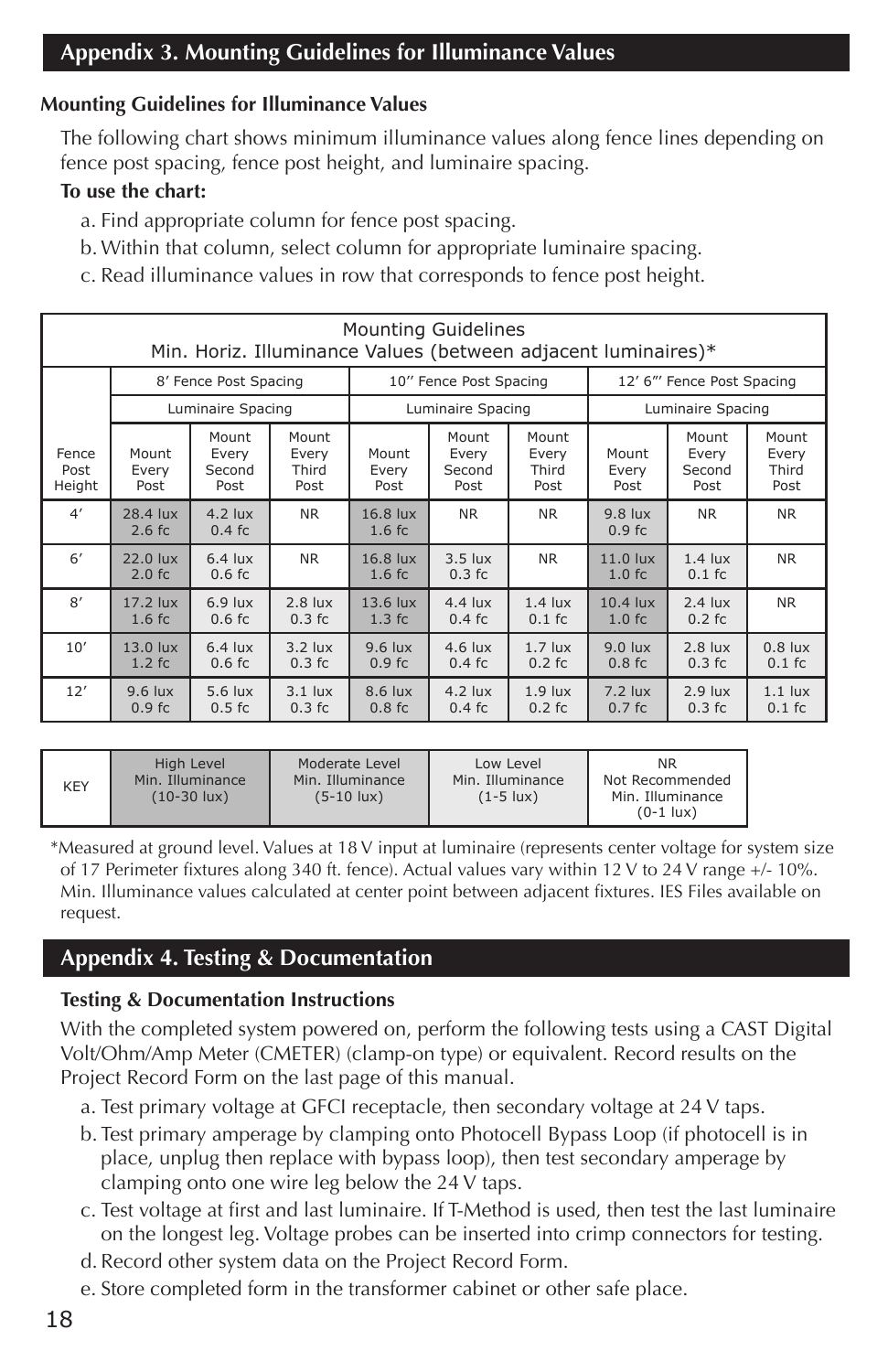## **ELECTRICAL SPECIFICATIONS**

#### **CAST LED Perimeter Light (CPL1)**

- Input Voltage: 12 to 24 V AC or DC (polarity independent)
- Input Current & Power: 0.41 A  $(+/- 10\%)$ ; 7.0 W  $(+/- 10\%)$  Use 8.5 VA for voltage loss calculations
- Power Factor: 0.82 (+/- 0.08)
- Surge and Spike Suppression: TVS transient voltage suppressor (up to 40 V)
- EMI Filtering: Inductors and capacitors for filtering to comply with FCC Class B Conducted and Radiated
- Ambient Temperature Range: -40 °C to 55 °C
- LED Driver: Fully encapsulated in thermally conductive epoxy
- LED Array: (3) Cree XPEHEW Neutral White chips
- Lumen Depreciation (L70): 60,500 hours (according to Cree LM-80 report)
- Color Temperature (CCT): 4,550 °K

#### **CAST Perimeter Lighting Transformers (CPT300, CPT600, E1CPT300, E1CPT600)**

- Core Type: Magnetic toroidal, fully encapsulated in epoxy resin
- Input Voltage: 120 V, 50/60 Hz AC (CPT300, CPT600); 220/240 V, 50 Hz AC (E1CPT300, E1CPT600). DC voltage input also acceptable - polarity independent.
- Input Current & Power: 300 VA, 2.5 A (max) (CPT300, E1CPT300); 600 VA, 2.5 A (max) (CPT600, E1CPT600)
- Output Voltage (all models): 24 V (Low Setting); 26 V (High Setting)
- Output Current & Power: 300 VA, 12.5 A (max) (CPT300, E1CPT300); 600 VA, 25 A (max) (CPT600, E1CPT600)
- Over-Current Protection (all models): Magnetic circuit breaker on secondary; primary thermal protection (auto reset)
- Built-In Mechanical Timer: 24-hour, 15-minute on/off increments, power must be continuously supplied to transformer for timer to operate.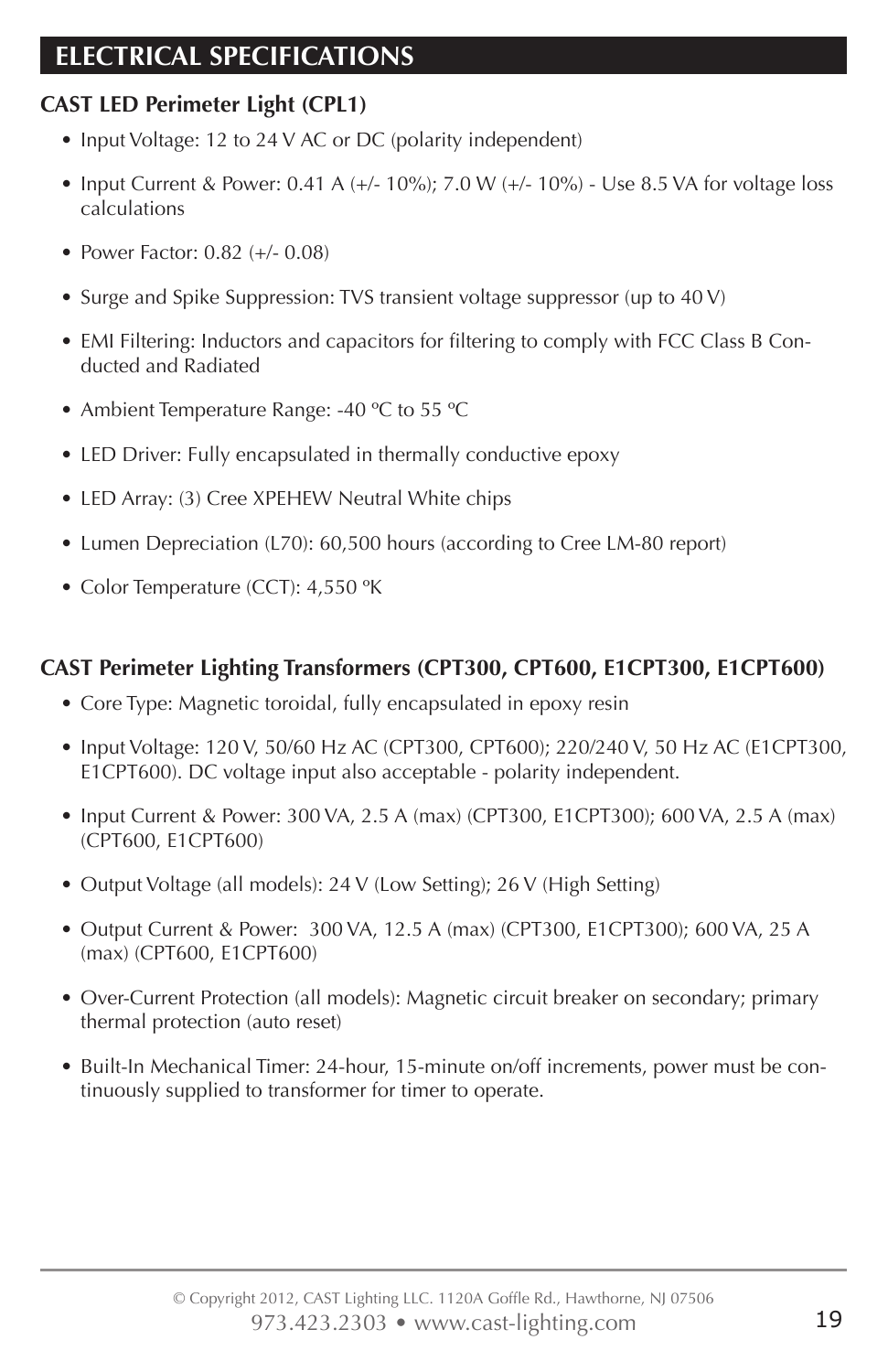#### **CAST LED Perimeter Light (CPL1)**

- If debris accumulates on LED glass dome or underside of reflective hat, wipe clean with glass cleaner and soft cloth.
- Re-tighten luminaire bracket bolts.
- Inspect exposed wires for physical damage.

#### **CAST Perimeter Lighting Transformers (CPT300, CPT600, E1CPT300, E1CPT600)**

At least once a year:

- Remove cover plate and wipe clean any accumulated debris.
- Re-tighten terminal block screws.
- Clean surface of photocell sensor.

## **WARRANTY**

CAST Lighting warrants its products against defects in material and workmanship. Without charge, CAST Lighting will either repair or replace (CAST Lighting reserves the right to decide between repair or replacement) any properly installed CAST Lighting product which fails under normal operating conditions and has not undergone abuse beyond normal wear-andtear within the specified warranty period.

All items are warranted from the date of invoice.

**Lighting Fixtures** (does not include Demo Kit components)

- a. All castings and copper stems: Lifetime Warranty
- b.All galvanized steel stems: 10-Year Warranty
- c. Electrical components: 3-Year Warranty (See LED exceptions below)

**Transformers** (does not include Electronic Mini-Transformers)

- a. Windings and Stainless Steel (SS Series) Enclosures: Lifetime Warranty (see salt spray exposure exception below)
- b. Mild Steel (PS Series) Enclosures: 3-Year Warranty
- c. Electrical Components: 3-Year Warranty
- d. Photocells and Timers: 3-Year Warranty

**Electronic Mini-Transformers:** 3-Year Warranty

**No-Ox® Wire:** 25-Year Warranty

T**ools and Meters**: 1-Year Warranty

**Demo Kit Components:** 90-Day Warranty

**Incandescent Lamps** – No Warranty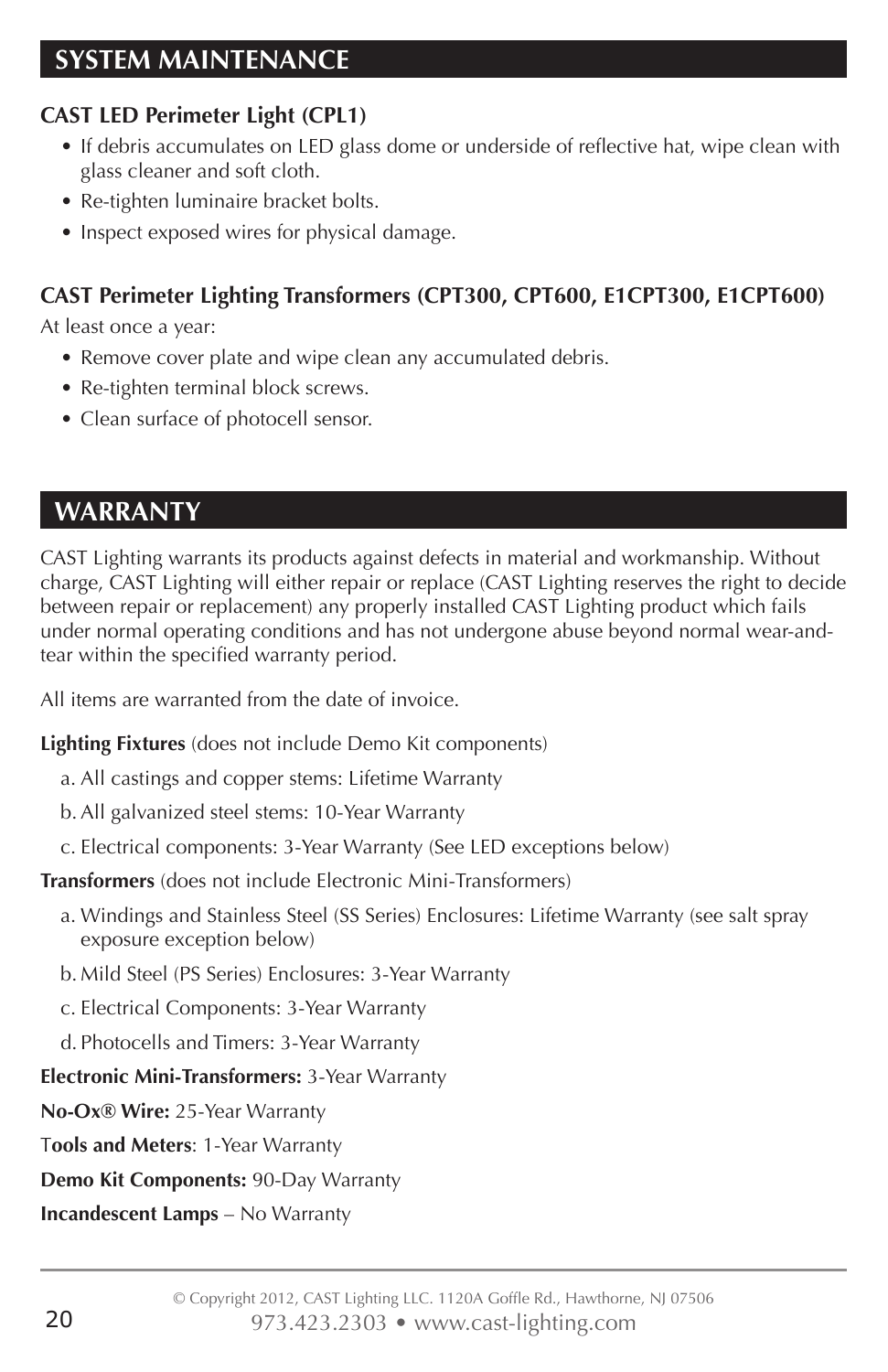## **WARRANTY (CONT.)**

#### **LED Circuits**

Cast Lighting LLC warrants its LED circuits (includes LED drivers, chips, and replaceable LED lamps) when purchased from an authorized Cast Lighting distributor to the original purchaser as follows. This warranty is specific to the LED circuit components of CAST Lighting products and does not apply to other lighting fixture parts.

**LED Lamps and Integrated LED Circuits:** Dynasty LED – 4 years; CAST Integrated LED's & Modules – 5 years; CAST LED Perimeter Light – 3 years. Subject to the following conditions:

All products containing LED circuits must be installed using a Cast Lighting LED-approved power supply (manufactured by Cast Lighting). All dimming must be accomplished by use of a dimming device approved for specific CAST Lighting products. Use of non-approved transformers or dimming devices voids LED warranty.

The following CAST Lighting Transformers are approved for use with CAST Lighting LED's:

- CJT75SSMT
- CJ600SSMT
- CM1200SSMT
- CJT150SSMT • CJ300SSMT
- CJ600PSMT • CJ900SSMT
- CM1500SSMT
- CPT300
- CPT600
- Also includes all E1 models (220/240 V Export Series) of
- these transformers.
- CJ300PSMT
- CM900SSMT
- A complete list of approved transformers and dimming devices is available in Cast Lighting's published "Transformer and Dimmer Compatibility List" - accessible on product specification pages in the CAST Lighting website.

#### T**ransformers**

Transformer Warranty covers only properly installed and maintained transformers. Transformers returned and inspected at the Cast Lighting service center found to have the following will not be covered by warranty:

- a. Transformers left operating in a horizontal position or while in contact with the ground,
- b. Transformers left operating without cover in place as evidenced by internal weather or water damage,
- c. Transformers with missing covers or other supplied parts,
- d. Transformers with cut power cords, or that have been altered in any way,
- e. Transformers damaged by loose terminal block screws.

 Transformers installed within one thousand feet of any salt water source must be installed in an enclosure such as by Hoffman MFG or in a building, shed or suitable protection to avoid salt spray damage to the transformer. Damage from salt spray is not covered by this warranty. Installations in a building must adhere to specific local electrical code. Contact local electrical authority for details specific to your municipality or governing body.

Transformers that are returned to distributor and claim to be defective must be bench tested by the distributor prior to obtaining an RGA from Cast Lighting. To replace a transformer that is suspected of having a warranted defect the original purchaser must contact Cast Lighting LLC and obtain a return goods authorization (RGA) and ship FOB destination to the Cast Lighting service center identified on the RGA. Transformer will be repaired and returned to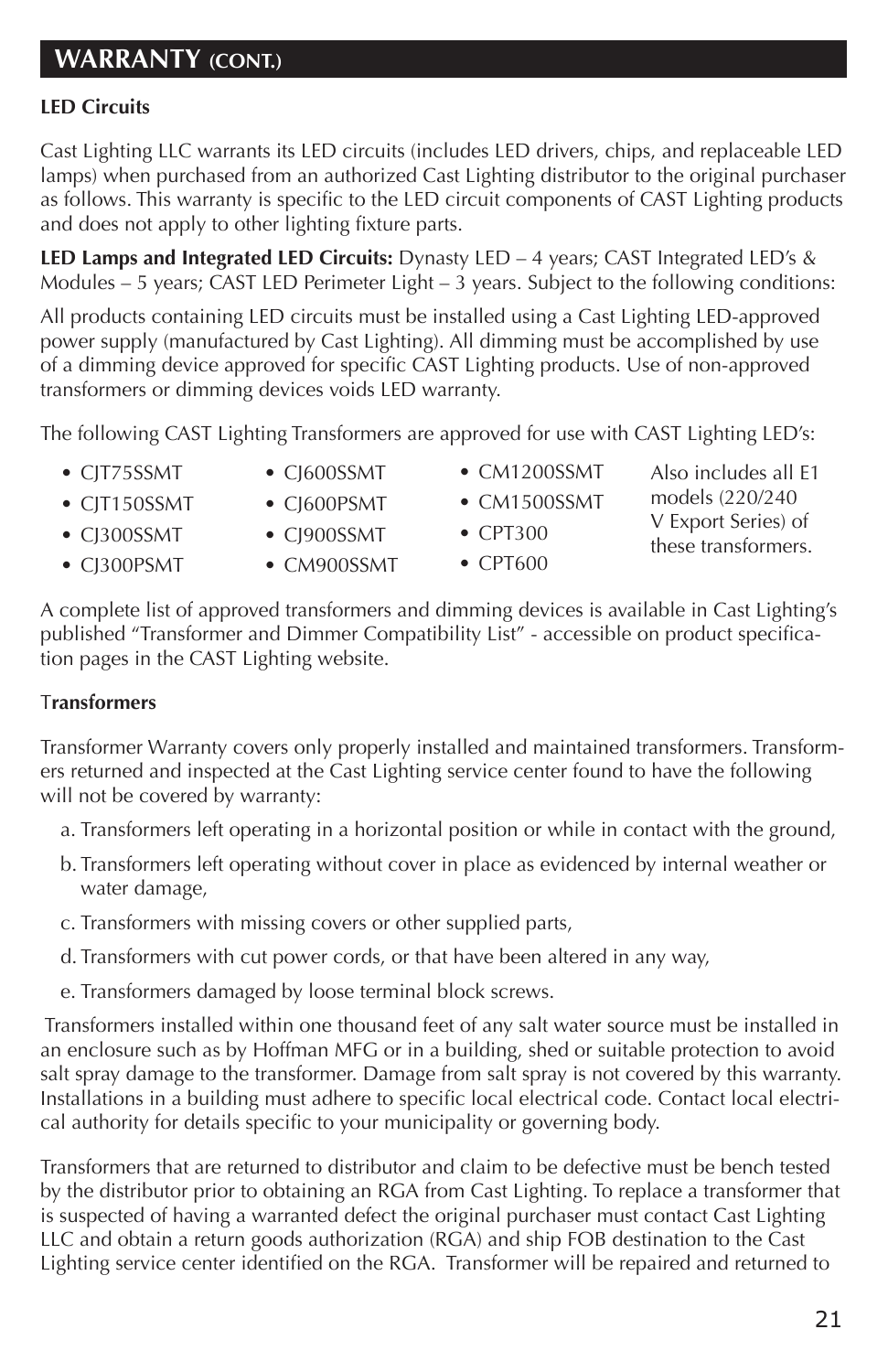## **WARRANTY (CONT.)**

customer either with a like model swapped out for the returned unit or the actual returned unit being repaired and returned to the customer. Cast Lighting reserves the right to issue a credit, repair, or swap-out with a rebuilt transformer any defective transformer.

If returned transformers are found to require repairs not covered under warranty, then the customer will be notified of the repair charge and given forty-five days from the date of estimate to choose to either repair, return un-repaired, or to abandon ownership. Transformers held over forty five days (without communication from owner) will be considered abandoned and CAST Lighting will assume ownership. If owner authorizes unwarranted repairs, then the owner will be responsible for all repair, packaging, and shipping costs.

In addition to the above, all returned transformers must be tagged with customer's name, contact person, problem encountered, cell phone number and e-mail information. Do not write on transformer with a magic marker. Transformer must be packaged properly to avoid shipping damage.

#### **Claims Procedure**

To replace a product that is suspected of having a warranted defect, the original purchaser must contact Cast Lighting LLC and obtain a return goods authorization (RGA) and ship FOB destination to the Cast Lighting service center identified on the RGA. Original owner must include proof of purchase, original purchasers name, return address and a detailed description of the allegedly defective parts or products.

Purchaser is responsible for the cost of labor to remove, repair, and reinstall any product. Cast Lighting LLC reserves the right to have a Cast Lighting authorized technician inspect the installation prior to removal of product to verify defect claim. If any of the warranted products are found by Cast lighting to be defective, such products will, at Cast Lighting LLC's sole discretion, be replaced, repaired or refunded less an amount directly attributable to the owner's prior use – such use to be calculated as a percentage of published estimated life.

Repaired or replaced product will be returned prepaid according to the shipping information provided by the original purchaser as noted on the RGA. The parties hereto expressly agree that purchaser's sole and exclusive remedy against Cast Lighting LLC shall be for the repair, replacement, or refund of defective products as provided herein. This warranty extends only to product ownership by original purchaser and is not transferable whether to heirs, subsequent owners, or otherwise. This warranty does not cover labor or any other expenses to remove or install any defective, repaired, or replaced product.

This warranty does not apply to any products that have been subject to misuse, mishandling, misapplication, neglect (including but not limited to improper maintenance), accident, improper installation, acts of god, improper packaging of returned products, modification, lightning strikes, voltage surges, or operating voltages in excess of +/ – 10% of the standard supply voltage of 120 volts or 230/240 volts AC, 50/60 Hz.

The forgoing warranty is in lieu of all other warranties expressed or implied including those of merchantability, fitness, or for any particular purpose or infringement. Original purchaser shall in no event be entitled to, and Cast lighting shall not be liable for indirect, special, incidental, or consequential damages of any nature, including, but not limited to, loss of profit, injury to reputation, and/or loss of customers. No employee or agent of Cast Lighting may extend, modify and /or change the terms of this warranty.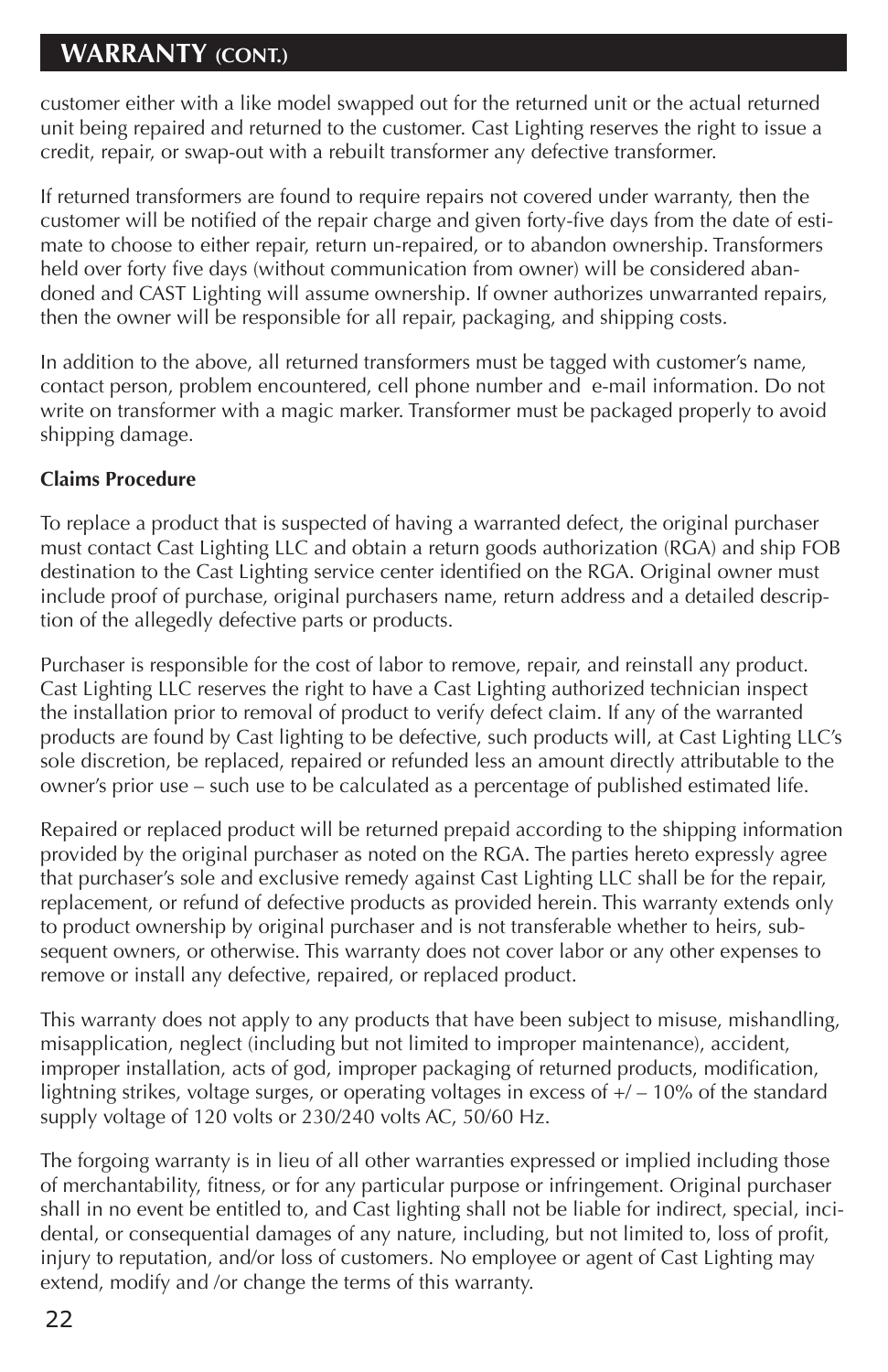## **PROJECT RECORD**

| <b>AS-BUILT SYSTEM DATA</b>              |                                                                                  |
|------------------------------------------|----------------------------------------------------------------------------------|
|                                          | ◆ Wire Run #: $#$ : # of Luminaires: $#$                                         |
|                                          |                                                                                  |
|                                          | Wiring Method: $\Box$ Daisy Chain $\Box$ T-Method (connected at $L#$ ______)     |
| High/Low Setting: $\Box$ High $\Box$ Low |                                                                                  |
| Final Readings (system powered on)       |                                                                                  |
|                                          |                                                                                  |
|                                          | Secondary Voltage: _________________ Secondary Amps: ___________________________ |
|                                          | Luminaire #1 Voltage: __________ End Luminaire Voltage: ___________              |
|                                          | ◆ Wire Run #: $\frac{1}{2}$ # of Luminaires: $\frac{1}{2}$                       |
|                                          |                                                                                  |
|                                          | Wiring Method: $\Box$ Daisy Chain $\Box$ T-Method (connected at L#_____ )        |
| High/Low Setting: □ High □ Low           |                                                                                  |
| Final Readings (system powered on)       |                                                                                  |
|                                          |                                                                                  |
|                                          | Secondary Voltage: _____________________Secondary Amps: ________________________ |
|                                          | Luminaire #1 Voltage: __________ End Luminaire Voltage: __________               |
|                                          |                                                                                  |
|                                          |                                                                                  |
|                                          | Wiring Method: $\Box$ Daisy Chain $\Box$ T-Method (connected at $L#$ ______)     |
| High/Low Setting: □ High □ Low           |                                                                                  |
| Final Readings (system powered on)       |                                                                                  |
|                                          |                                                                                  |
|                                          |                                                                                  |
|                                          | Luminaire #1 Voltage: _________ End Luminaire Voltage: __________                |